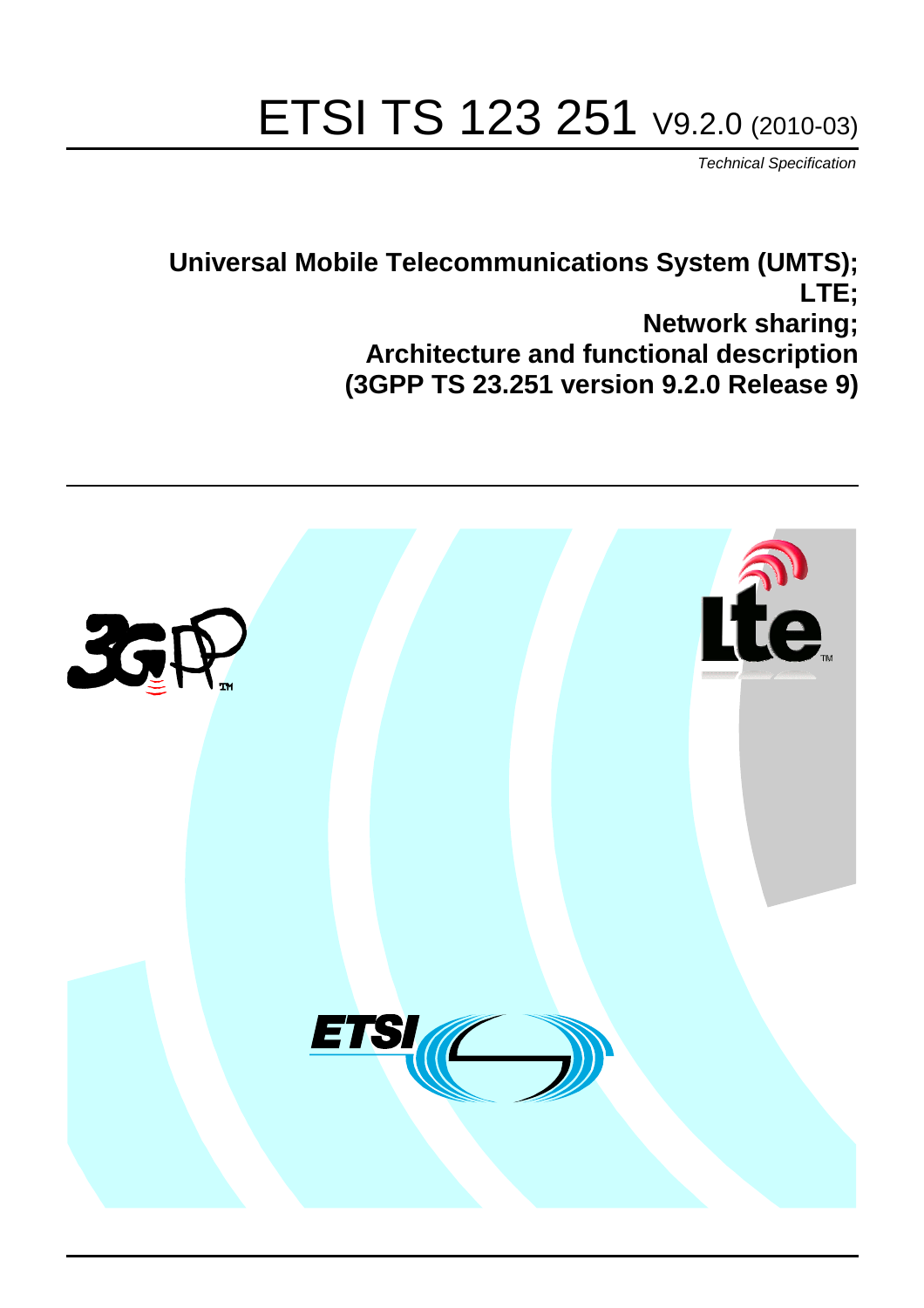Reference RTS/TSGS-0223251v920

> Keywords LTE, UMTS

#### *ETSI*

#### 650 Route des Lucioles F-06921 Sophia Antipolis Cedex - FRANCE

Tel.: +33 4 92 94 42 00 Fax: +33 4 93 65 47 16

Siret N° 348 623 562 00017 - NAF 742 C Association à but non lucratif enregistrée à la Sous-Préfecture de Grasse (06) N° 7803/88

#### *Important notice*

Individual copies of the present document can be downloaded from: [http://www.etsi.org](http://www.etsi.org/)

The present document may be made available in more than one electronic version or in print. In any case of existing or perceived difference in contents between such versions, the reference version is the Portable Document Format (PDF). In case of dispute, the reference shall be the printing on ETSI printers of the PDF version kept on a specific network drive within ETSI Secretariat.

Users of the present document should be aware that the document may be subject to revision or change of status. Information on the current status of this and other ETSI documents is available at <http://portal.etsi.org/tb/status/status.asp>

If you find errors in the present document, please send your comment to one of the following services: [http://portal.etsi.org/chaircor/ETSI\\_support.asp](http://portal.etsi.org/chaircor/ETSI_support.asp)

#### *Copyright Notification*

No part may be reproduced except as authorized by written permission. The copyright and the foregoing restriction extend to reproduction in all media.

> © European Telecommunications Standards Institute 2010. All rights reserved.

**DECT**TM, **PLUGTESTS**TM, **UMTS**TM, **TIPHON**TM, the TIPHON logo and the ETSI logo are Trade Marks of ETSI registered for the benefit of its Members.

**3GPP**TM is a Trade Mark of ETSI registered for the benefit of its Members and of the 3GPP Organizational Partners. **LTE**™ is a Trade Mark of ETSI currently being registered

for the benefit of its Members and of the 3GPP Organizational Partners.

**GSM**® and the GSM logo are Trade Marks registered and owned by the GSM Association.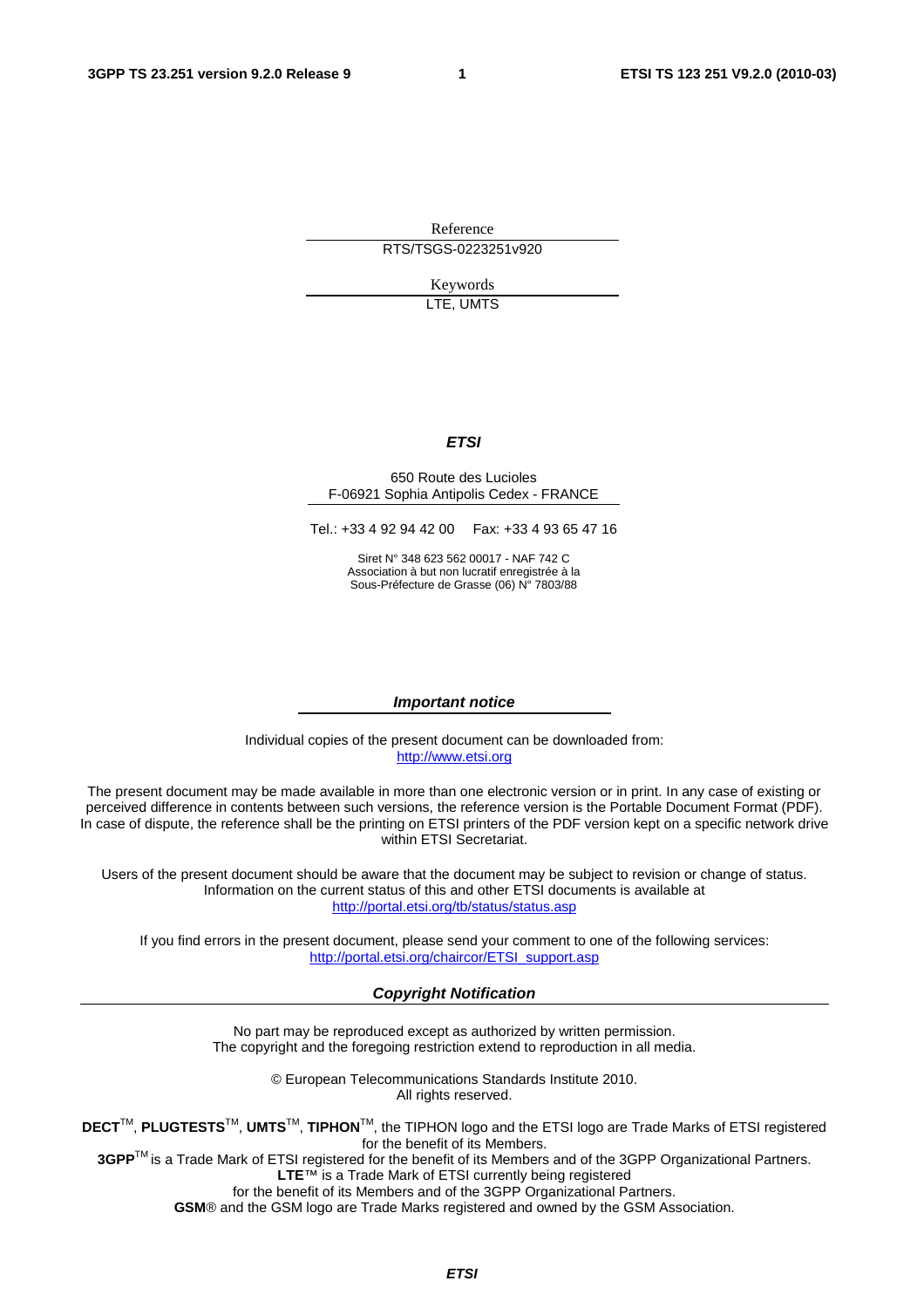# Intellectual Property Rights

IPRs essential or potentially essential to the present document may have been declared to ETSI. The information pertaining to these essential IPRs, if any, is publicly available for **ETSI members and non-members**, and can be found in ETSI SR 000 314: *"Intellectual Property Rights (IPRs); Essential, or potentially Essential, IPRs notified to ETSI in respect of ETSI standards"*, which is available from the ETSI Secretariat. Latest updates are available on the ETSI Web server [\(http://webapp.etsi.org/IPR/home.asp](http://webapp.etsi.org/IPR/home.asp)).

Pursuant to the ETSI IPR Policy, no investigation, including IPR searches, has been carried out by ETSI. No guarantee can be given as to the existence of other IPRs not referenced in ETSI SR 000 314 (or the updates on the ETSI Web server) which are, or may be, or may become, essential to the present document.

### Foreword

This Technical Specification (TS) has been produced by ETSI 3rd Generation Partnership Project (3GPP).

The present document may refer to technical specifications or reports using their 3GPP identities, UMTS identities or GSM identities. These should be interpreted as being references to the corresponding ETSI deliverables.

The cross reference between GSM, UMTS, 3GPP and ETSI identities can be found under <http://webapp.etsi.org/key/queryform.asp>.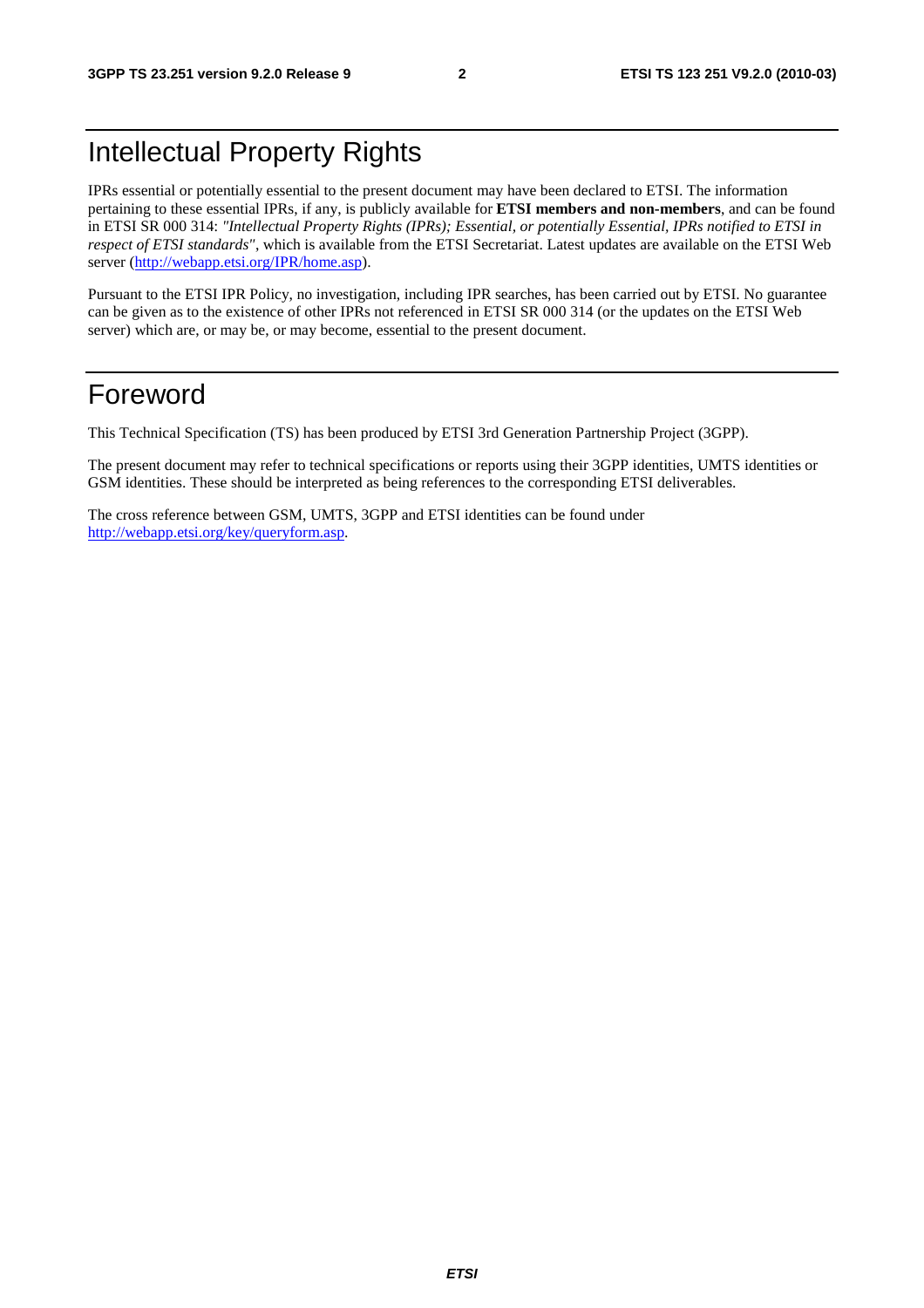#### $\mathbf{3}$

# Contents

| 1                  |                                                                                         |  |
|--------------------|-----------------------------------------------------------------------------------------|--|
| 2                  |                                                                                         |  |
| 3                  |                                                                                         |  |
| 3.1                |                                                                                         |  |
| 3.2                |                                                                                         |  |
| 3.3                |                                                                                         |  |
| 4                  |                                                                                         |  |
| 4.1                |                                                                                         |  |
| 4.2                |                                                                                         |  |
| 4.2.1              |                                                                                         |  |
| 4.2.2              |                                                                                         |  |
| 4.2.3              |                                                                                         |  |
| 4.2.3.1<br>4.2.3.2 |                                                                                         |  |
| 4.2.4              |                                                                                         |  |
| 4.2.5              |                                                                                         |  |
| 4.2.5a             |                                                                                         |  |
| 4.2.6              |                                                                                         |  |
| 4.3                |                                                                                         |  |
| 4.4                |                                                                                         |  |
| 5                  |                                                                                         |  |
| 5.1                |                                                                                         |  |
| 5.2                |                                                                                         |  |
| 5.2a               |                                                                                         |  |
| 5.2 <sub>b</sub>   |                                                                                         |  |
| 5.3                |                                                                                         |  |
| 5.4                |                                                                                         |  |
| 5.5                |                                                                                         |  |
| 6                  |                                                                                         |  |
| $\tau$             |                                                                                         |  |
| 7.1                |                                                                                         |  |
| 7.1.2              |                                                                                         |  |
| 7.1.3              |                                                                                         |  |
| 7.1.4              |                                                                                         |  |
| 7.1.5              |                                                                                         |  |
|                    | Network Resource Indicator (NRI) allocation examples18<br><b>Annex A (informative):</b> |  |
|                    |                                                                                         |  |
| A.1                |                                                                                         |  |
| A.2                |                                                                                         |  |
|                    | <b>Annex B</b> (informative):                                                           |  |
|                    |                                                                                         |  |
|                    |                                                                                         |  |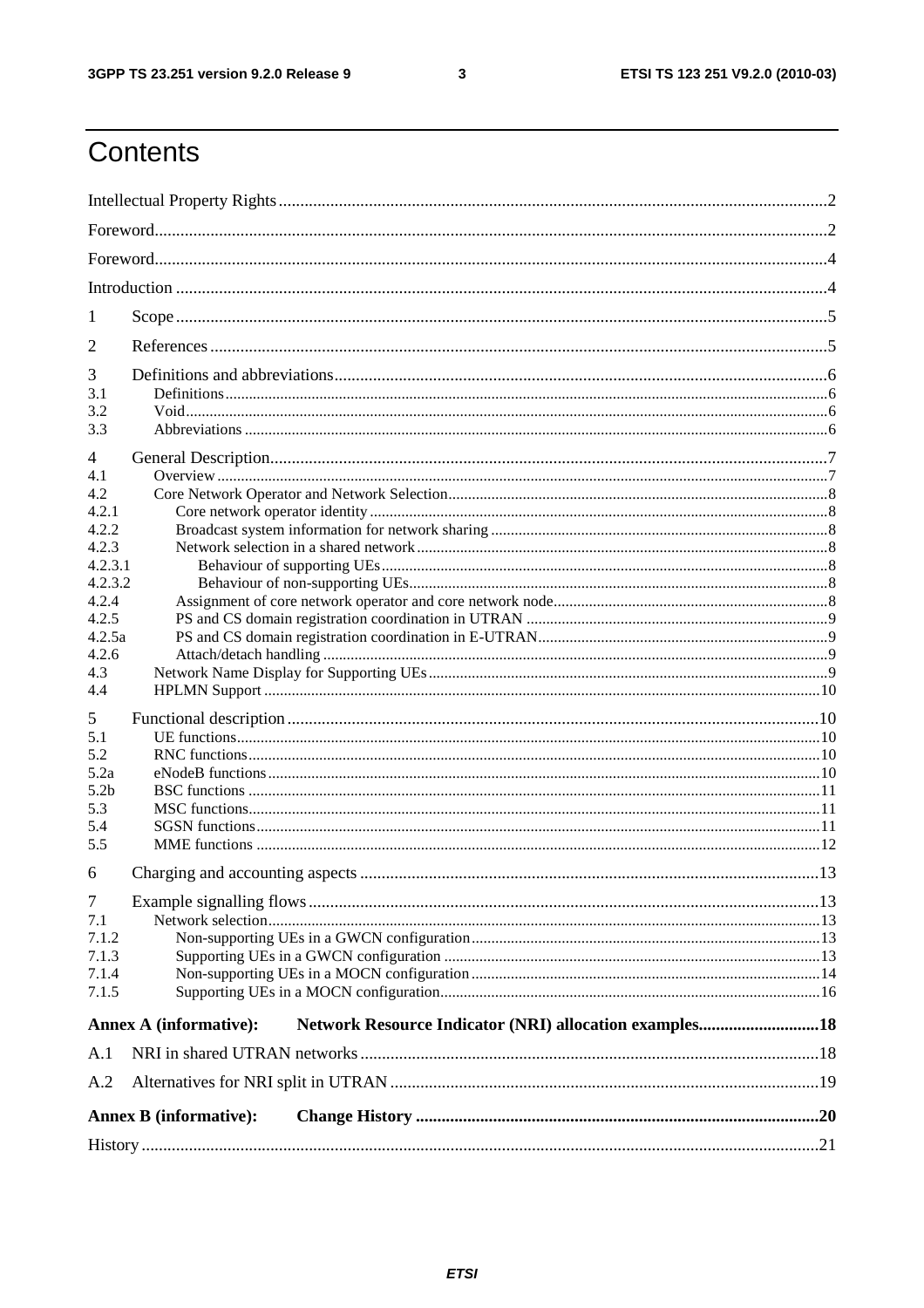# Foreword

This Technical Specification has been produced by the 3rd Generation Partnership Project (3GPP).

The contents of the present document are subject to continuing work within the TSG and may change following formal TSG approval. Should the TSG modify the contents of the present document, it will be re-released by the TSG with an identifying change of release date and an increase in version number as follows:

Version x.y.z

where:

- x the first digit:
	- 1 presented to TSG for information;
	- 2 presented to TSG for approval;
	- 3 or greater indicates TSG approved document under change control.
- y the second digit is incremented for all changes of substance, i.e. technical enhancements, corrections, updates, etc.
- z the third digit is incremented when editorial only changes have been incorporated in the document.

# Introduction

Network sharing is a way for operators to share the heavy deployment costs for mobile networks, especially in the rollout phase. In the current mobile telephony marketplace, functionality that enables various forms of network sharing is becoming more and more important. These aspects have not really been addressed in 3G systems, although there has been functionality that supports a very basic type of network sharing since the Release 5 versions of the 3GPP specifications.

To cope with 3GPP pre-Release 6 UEs, this specification describes extra functionality for MSCs, SGSNs, BSCs and RNCs in order to provide network sharing functionality to "non-supporting UEs".

In this Release of the specifications, all UTRAN and E-UTRAN capable UEs are required to support these network sharing requirements. Hence the E-UTRAN and MMEs (which were introduced in 3GPP Release 8) do not need functionality to handle "non-supporting UEs".

Scenarios and user requirements are described in TR 22.951 [1], while the current document presents the stage 2 details and descriptions of how these requirements are supported in a 3GPP UTRAN and/or E-UTRAN based network.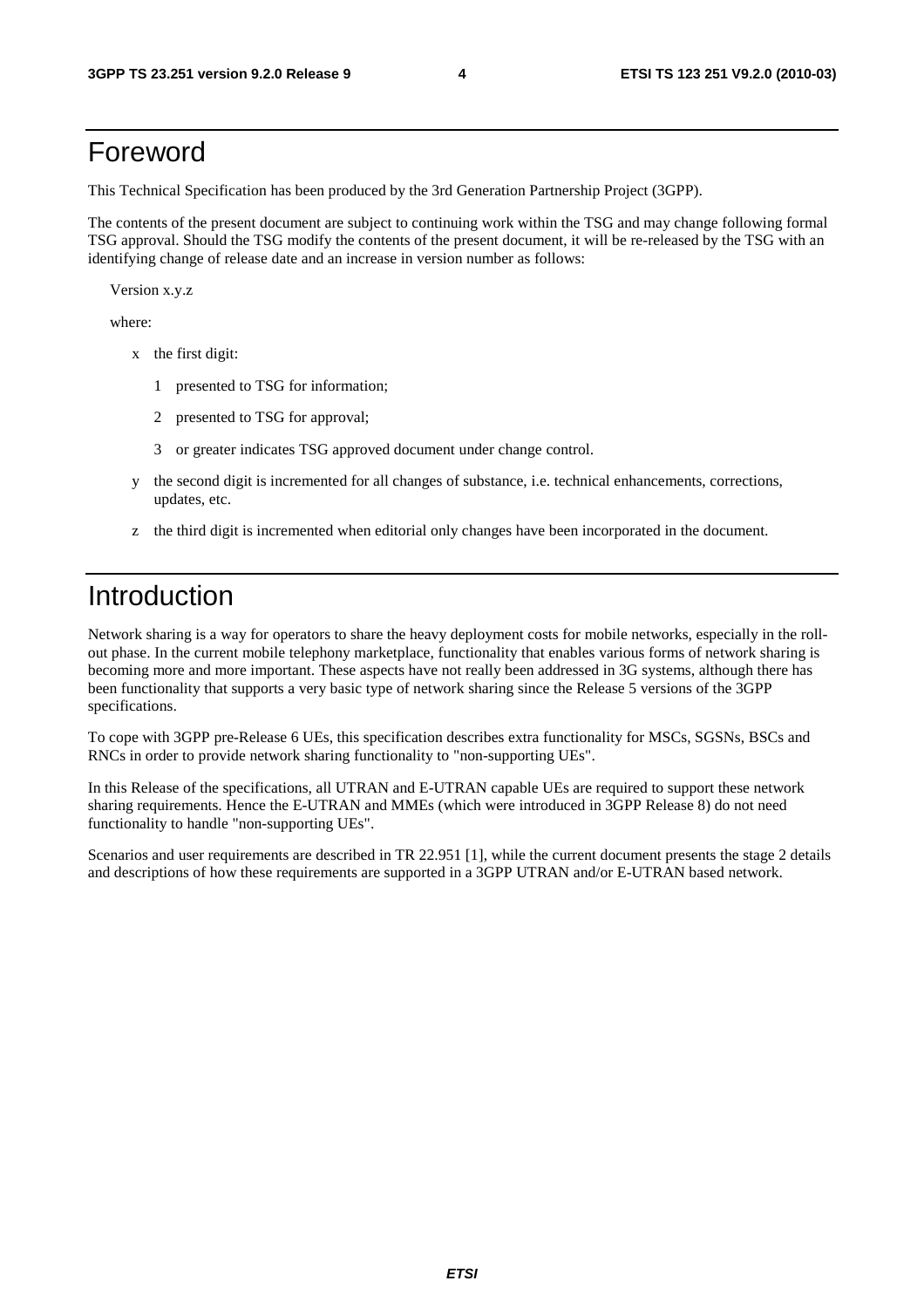### 1 Scope

The present document covers the details of Network Sharing for UTRAN and E-UTRAN. It shows how several core network operators can share one radio access network and details the impacts on the network architecture. All UEs shall comply with existing requirements, among them PLMN selection and system information reception. The present document defines requirements for network-sharing supporting UEs.

### 2 References

The following documents contain provisions which, through reference in this text, constitute provisions of the present document.

- References are either specific (identified by date of publication, edition number, version number, etc.) or non-specific.
- For a specific reference, subsequent revisions do not apply.
- For a non-specific reference, the latest version applies. In the case of a reference to a 3GPP document (including a GSM document), a non-specific reference implicitly refers to the latest version of that document *in the same Release as the present document*.
- [1] 3GPP TR 22.951: "Service Aspects and Requirements for Network Sharing".
- [2] 3GPP TR 21.905: "Vocabulary for 3GPP Specifications".
- [3] 3GPP TS 25.331: "RRC Protocol Specification".
- [4] 3GPP TS 23.122: "NAS Functions related to Mobile Station (MS) in idle mode".
- [5] 3GPP TS 32.250: "Telecommunication management; Charging management; Circuit Switched (CS) domain charging".
- [6] 3GPP TS 32.251: "Telecommunication management; Charging management; Packet Switched (PS) domain charging".
- [7] 3GPP TS 24.008: "Mobile radio interface Layer 3 specification; Core network protocols; Stage 3".
- [8] 3GPP TS 23.236: "Intra-domain connection of Radio Access Network (RAN) nodes to multiple Core Network (CN) nodes".
- [9] 3GPP TS 23.401: "Technical Specification Group Services and System Aspects; GPRS enhancements for E-UTRAN access".
- [10] 3GPP TS 36.300: "Evolved Universal Terrestrial Radio Access (E-UTRA) and Evolved Universal Terrestrial Radio Access (E-UTRAN); Overall description; Stage 2".
- [11] 3GPP TS 36.331: "Evolved Universal Terrestrial Radio Access (E-UTRA); Radio Resource Control (RRC); Protocol specification".
- [12] 3GPP TS 24.301: "Non-Access-Stratum (NAS) protocol for Evolved Packet System (EPS); Stage 3".
- [13] 3GPP TS 25.413: "UTRAN Iu interface, Radio Access Network Application Part (RANAP) signalling".
- [14] 3GPP TS 36.413: "Evolved Universal Terrestrial Radio Access Network (E-UTRAN); S1 Application Protocol (S1AP)".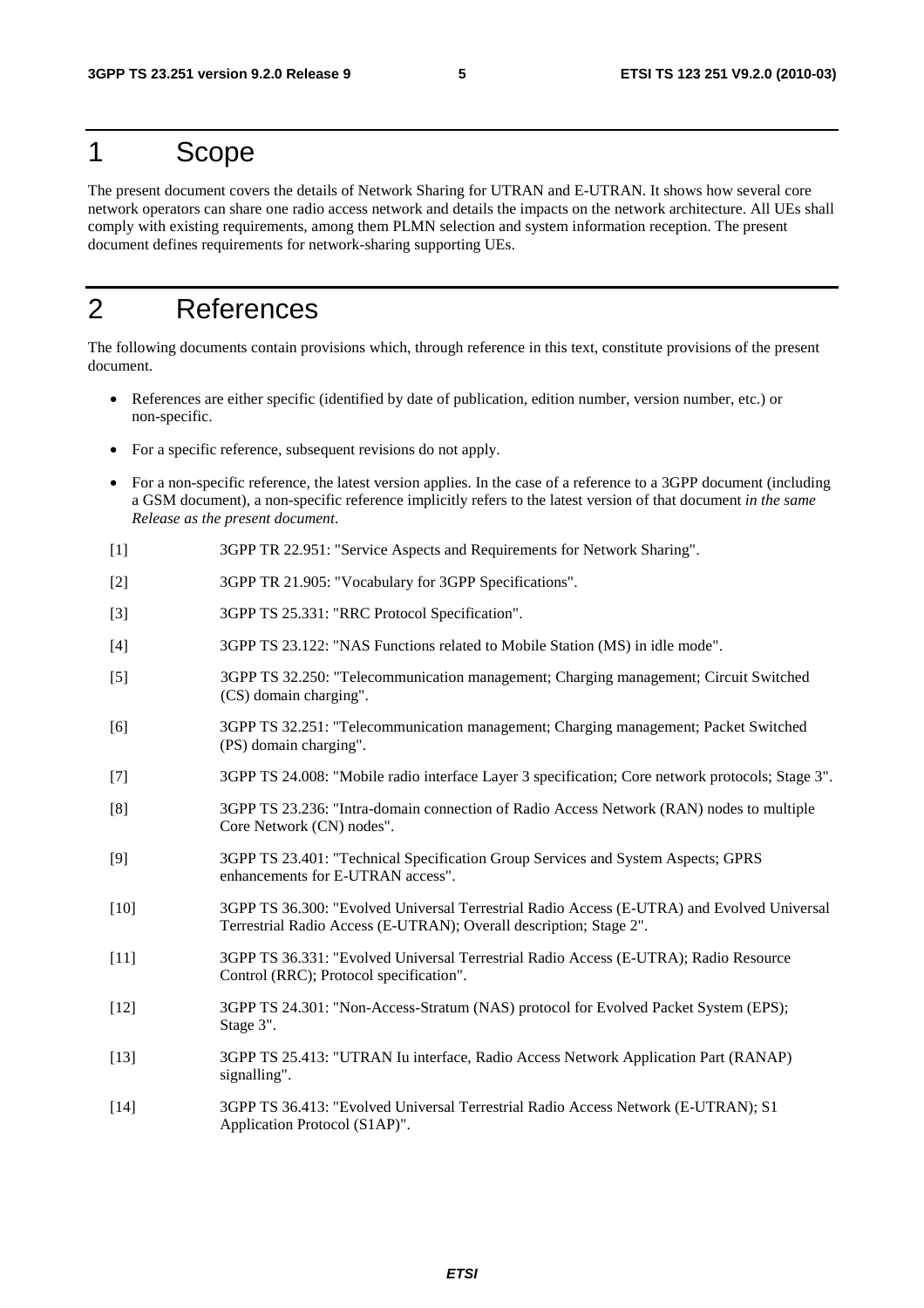# 3 Definitions and abbreviations

### 3.1 Definitions

For the purposes of the present document, the following terms and definition below apply. Terms and definitions not defined below can be found in TR 21.905 [2].

**Conventional network:** A PLMN consisting of radio access network and core network, by which only one serving operator provides services to its subscriber. Subscribers of other operators may receive services by national or international roaming.

**Common PLMN:** The PLMN-id indicated in the system broadcast information as defined for conventional networks, which non-supporting UEs understand as the serving operator.

**Core network operator:** An operator that provides services to subscribers as one of multiple serving operators that share at least a radio access network. Each core network operator may provide services to subscriber of other operators by national or international roaming.

**Gateway Core Network**: A network sharing configuration in which parts of the core network (MSCs/SGSNs/MMEs) are also shared.

**Multi-Operator Core Network**: A network-sharing configuration in which only the RAN is shared.

**Non-supporting UE:** A UE that does not support network sharing in the sense that it ignores the additional broadcast system information that is specific for network sharing. In other specifications, the term "network sharing nonsupporting UE" may be used.

**Supporting UE:** A UE that supports network sharing in the sense that it is able to select a core network operator as the serving operator within a shared network. In other specifications, the term "network sharing supporting UE" may be used.

### 3.2 Void

### 3.3 Abbreviations

For the purposes of the present document, the abbreviations given in TR 21.905 [2] and the following apply. An abbreviation defined in the present document takes precedence over the definition of the same abbreviation, if any, in TR 21.905 [2].

| <b>BSC</b>     | <b>Base Station Controller</b>                     |
|----------------|----------------------------------------------------|
| CN             | Core Network                                       |
| <b>E-UTRAN</b> | Evolved Universal Terrestrial Radio Access Network |
| eNodeB         | E-UTRAN NodeB                                      |
| <b>GUTI</b>    | Globally Unique Temporary Identity                 |
| <b>GWCN</b>    | <b>Gateway Core Network</b>                        |
| <b>HLR</b>     | Home Location Register                             |
| <b>MCC</b>     | Mobile Country Code                                |
| <b>MME</b>     | <b>Mobility Management Entity</b>                  |
| <b>MNC</b>     | Mobile Network Code                                |
| <b>MOCN</b>    | Multi-Operator Core Network                        |
| <b>MSC</b>     | Mobile Switching Centre                            |
| <b>PLMN</b>    | Public Land Mobile Network                         |
| <b>RNC</b>     | Radio Network Controller                           |
| <b>SGSN</b>    | Serving GPRS Support Node                          |
| <b>TMSI</b>    | Temporary Mobile Subscriber Identity               |
| UE             | User Equipment                                     |
| <b>UTRAN</b>   | Universal Terrestrial Radio Access Network         |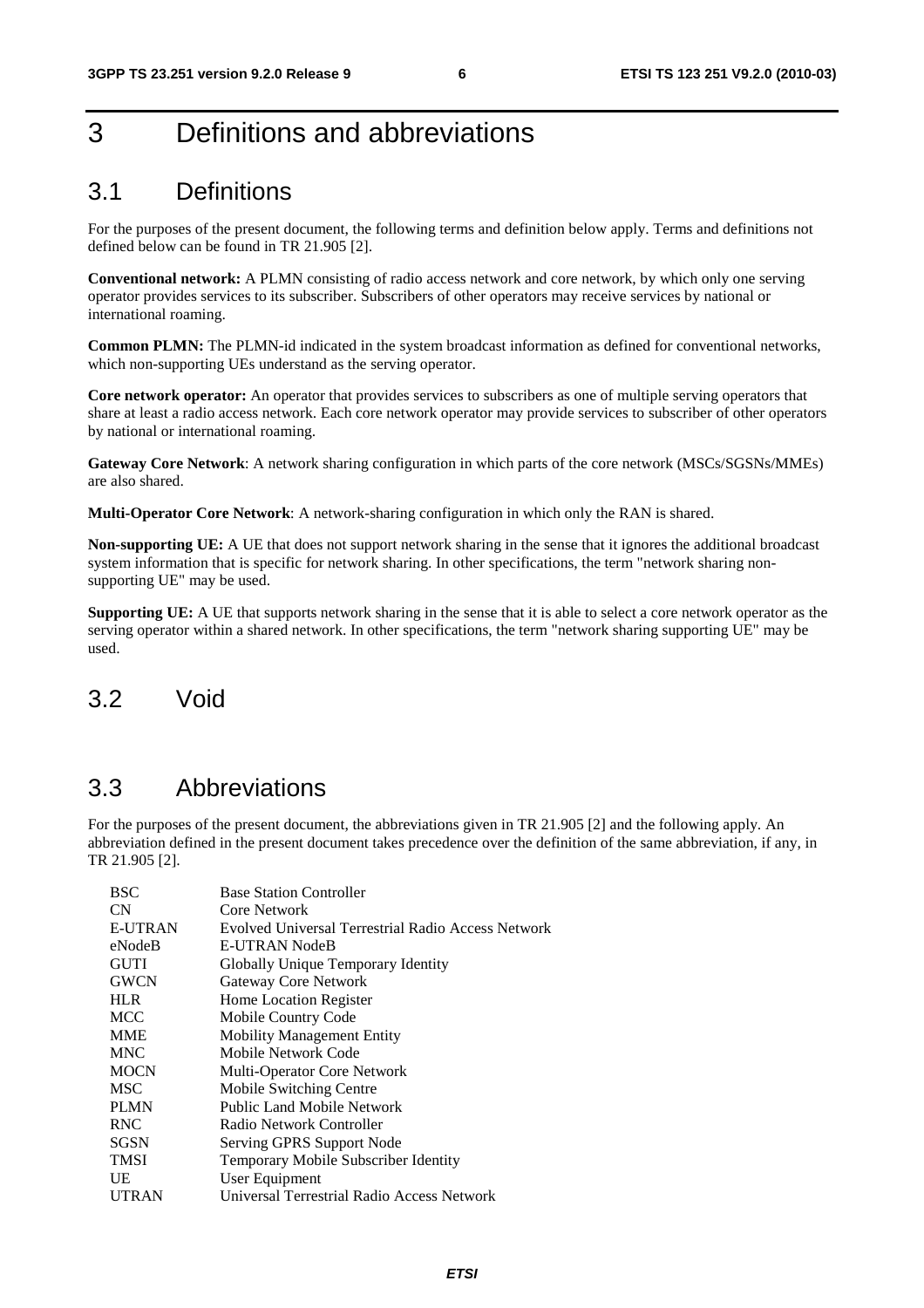VLR Visitor Location Register

### 4 General Description

#### 4.1 Overview

A network sharing architecture shall allow different core network operators to connect to a shared radio access network. The operators do not only share the radio network elements, but may also share the radio resources themselves. In addition to this shared radio access network the operators may or may not have additional dedicated radio access networks, like for example, 2G radio access networks. There are two identified architectures to be supported by network sharing. They are shown in the figures below.

In both architectures, the radio access network is shared. Figure 1 below shows reference architecture for network sharing in which also MSCs and SGSNs are shared. This configuration will be referred to as a Gateway Core Network (GWCN) configuration.



#### **Figure 1: A Gateway Core Network (GWCN) configuration for network sharing. Besides shared radio access network nodes, the core network operators also share core network nodes**

Figure 2 below shows the reference architecture for network sharing in which only the radio access network is shared, the Multi-Operator Core Network (MOCN) configuration.



**Figure 2: A Multi-Operator Core Network (MOCN) in which multiple CN nodes are connected to the same RNC and the CN nodes are operated by different operators**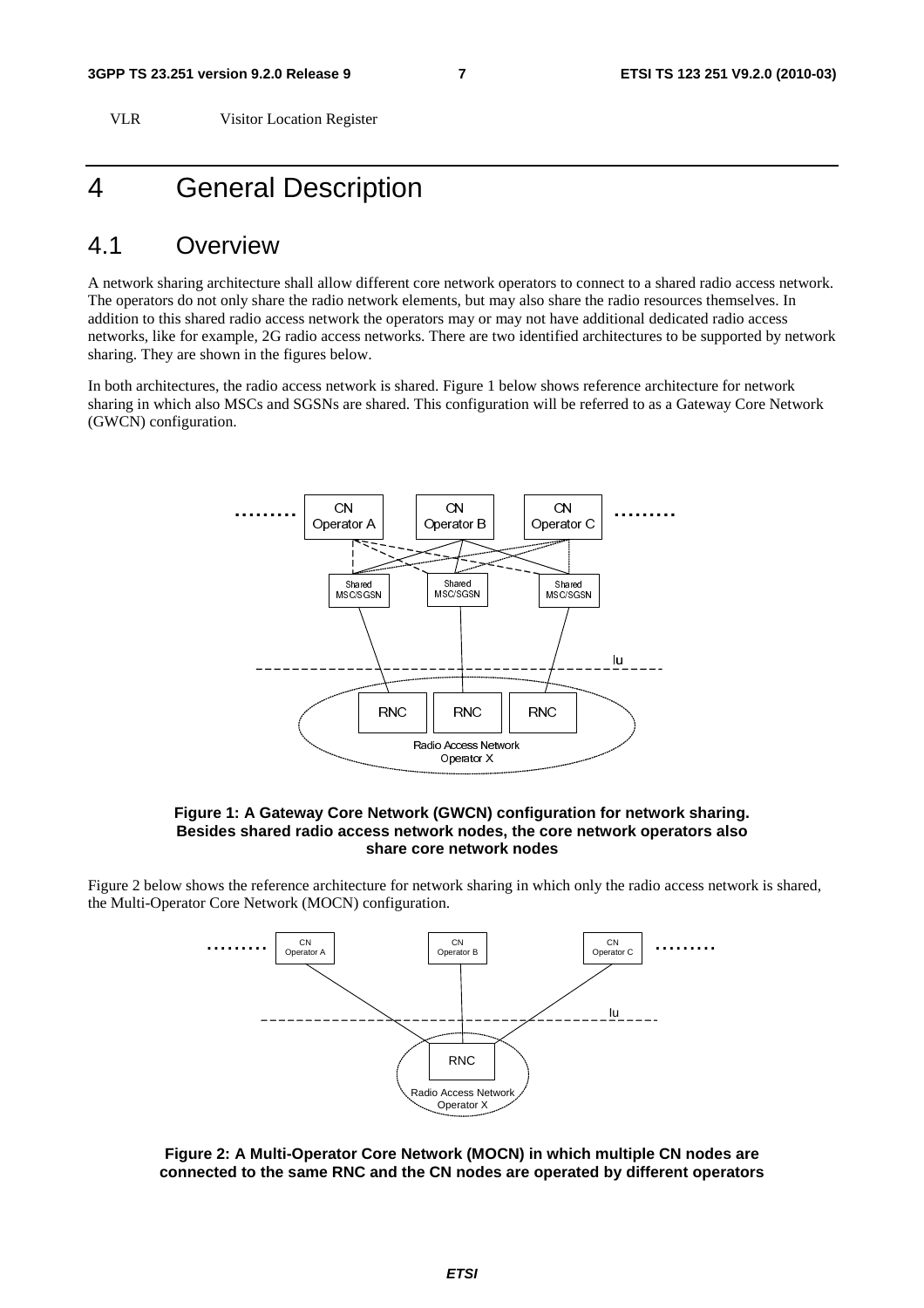The UE behaviour in both of these configurations shall be the same. No information concerning the configuration of a shared network shall be indicated to the UE.

For the Evolved Packet System, only the PS domain of the above figures is relevant. For E-UTRAN access Figures 1 and 2 both apply but with the MME replacing the SGSN, the eNodeB replacing the RNC, and the S1 reference point replacing the Iu interface.

### 4.2 Core Network Operator and Network Selection

Network sharing is an agreement between operators and shall be transparent to the user. This implies that a supporting UE needs to be able to discriminate between core network operators available in a shared radio access network and that these operators can be handled in the same way as operators in non-shared networks.

#### 4.2.1 Core network operator identity

A core network operator is identified by a PLMN-id (MCC+MNC).

#### 4.2.2 Broadcast system information for network sharing

Each cell in shared radio access network shall in the broadcast system information include information concerning available core network operators in the shared network. The available core network operators shall be the same for all cells of a Location Area in a shared UTRAN network. The available core network operators shall be the same for all cells of a Tracking Area in a shared E-UTRAN network. A supporting UE decodes the broadcast system information and takes the information concerning available core network operators into account in network and cell (re-)selection procedures. Broadcast system information is specified in TS 25.331 [3] for UTRAN and TS 36.331 [11] for E-UTRAN.

#### 4.2.3 Network selection in a shared network

#### 4.2.3.1 Behaviour of supporting UEs

A supporting UE decodes the broadcast system information to determine available core network operators in the shared network. The UE regards both the core network operators indicated in the broadcast system information and conventional networks as individual networks. The core network operators together with all conventional networks are candidate PLMNs for the PLMN selection procedure that shall be performed by the UE as specified in TS 23.122 [4].

In UTRAN, non-supporting UEs use the broadcast "common PLMN-id" in their PLMN (re)selection processes. For UTRAN, a supporting UE shall use the PLMN-ids that are broadcast in the Multiple PLMN ID List information element.

For E-UTRAN, the UE uses all of the broadcast PLMN-ids in its PLMN (re) selection processes.

#### 4.2.3.2 Behaviour of non-supporting UEs

Non-supporting UEs ignore the broadcast system information that is relevant for network sharing. The common PLMN together with all conventional networks are candidate PLMNs for the PLMN selection procedure that shall be performed by the UE as specified in TS 23.122 [4].

#### 4.2.4 Assignment of core network operator and core network node

When a UE performs an initial access to a shared network, one of available CN operators shall be selected to serve the UE. For non-supporting UEs, the shared network selects an operator from the available CN operators. For supporting UEs, the selection of core network operator by the UE shall be respected by the network. Supporting UEs inform the RNC/eNodeB of the network identity of the chosen core network operator.

In a UTRAN GWCN configuration, the RNC relays the chosen network identity to the shared core network node. In E-UTRAN GWCN, the eNodeB always relays the chosen network identity to the shared MME.

In a MOCN configuration, the RAN routes the UE's initial access to the shared network to one of the available CN nodes. Supporting UEs shall inform the RAN of the chosen core network operator so that the RAN can route correctly.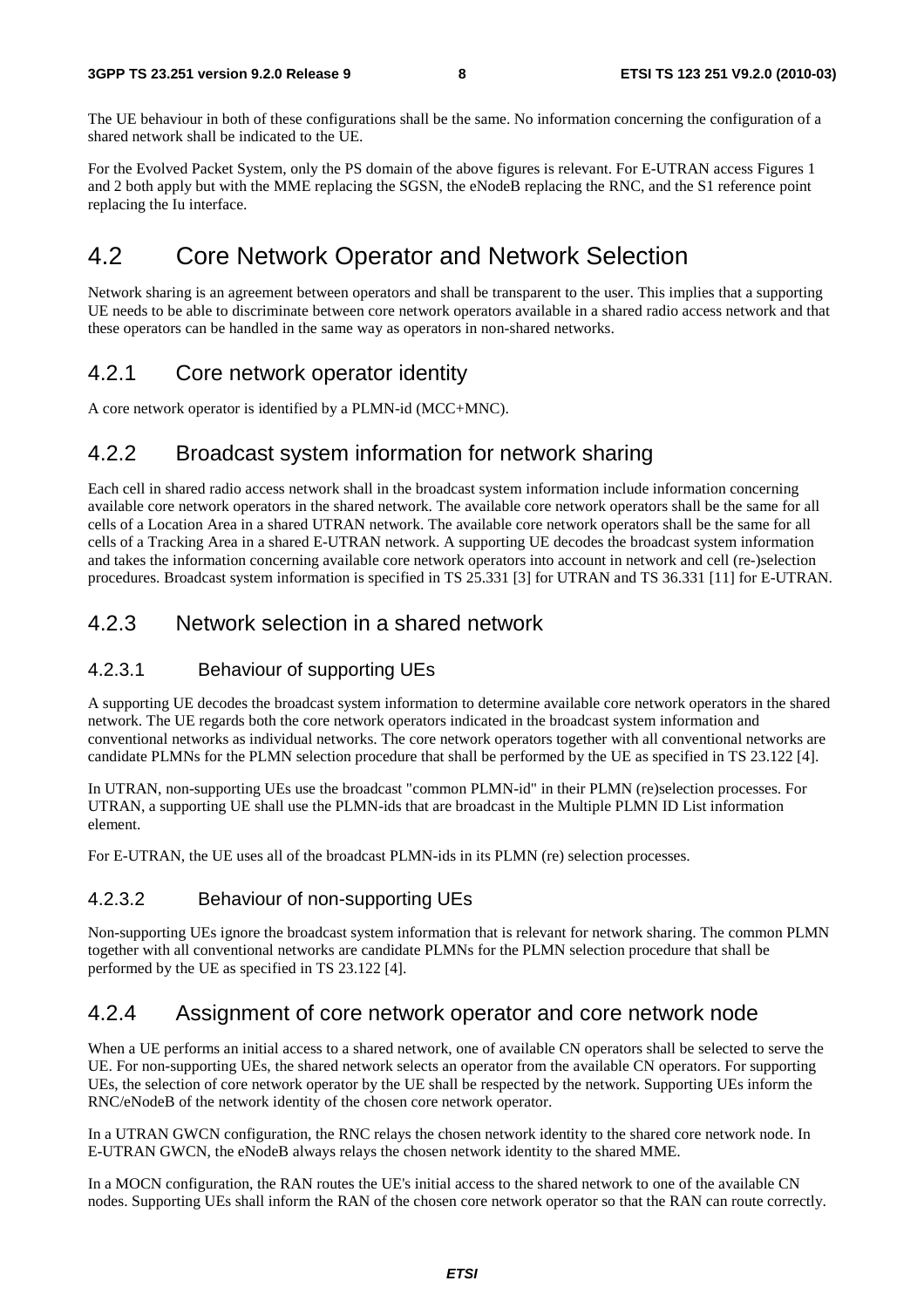For non-supporting UEs the shared network selects an operator from the available CN operators. A redirection to another CN operator may be required for non-supporting UEs until an operator is found that can serve the UE. Redirection is described in clause 7.1.4.

After initial access to the shared network the UE does not change to another available CN operator as long as the selected CN operator is available to serve the UE's location. Only the network selection procedures specified in TS 23.122 [4] may cause a reselection of another available CN operator. . Also the network does not move the UE to another available CN operator, e.g. by handover, as long as the selected CN operator is available to serve the UE's location. Furthermore the UE does not change to another CN node as long as the selected CN node is available to serve the UE's location.

In UTRAN, when the network signals location/routing area identities to supporting UEs, e.g. in location updating accept messages, these identities shall contain the chosen core network operator identity. For non-supporting UTRAN UEs, they shall contain the common PLMN. The UE stores the received LAI/RAI on the SIM/USIM, as already specified in TS 24.008 [7].

In E-UTRAN, the chosen core network operator identity is included in the GUTI in e.g. the Attach Accept message. The UE shall store the received GUTI on the USIM according to the rules specified in TS 24.301 [12].

#### 4.2.5 PS and CS domain registration coordination in UTRAN

In conventional networks, the same CN operator always serves the UE in CS and PS domains. In a shared network, supporting UEs shall behave as UEs in conventional networks with respect to registration with CS and PS domains. For non-supporting UEs, the Gs interface may be configured to guarantee that the same CN operator serves the subscriber in CS and PS domains.

Alternatively, in networks not using Gs the RNC may for non-supporting UE's coordinate that the CS and PS registrations for a given subscriber are always sent to the same CN operator. In that case RNC based coordination of PS and CS domain registration is configured in CN nodes and RNC. When a CN node receives a registration from a subscriber with a non-supporting UE having a P-TMSI/TMSI not belonging to the pool, and no IMSI is provided by RNC, it returns a Reroute Command message to the RNC (according to clause 7.1.4 "Non-supporting UEs in a MOCN configuration") with an indication that it is for coordination purposes. The coordination is done in the RNC (without memorising IMSI information for IDLE mode UEs), e.g. uses a fixed split of IMSI ranges or IMSI hash table between operators. The coordination may result in that the registration is sent back to the same CN node or CN operator again.

A network should not be configured to use RNC coordination when Gs interface is in use.

#### 4.2.5a PS and CS domain registration coordination in E-UTRAN

When multiple core network operators share the E-UTRAN using a GWCN configuration, separate MSCs may still be used for the CS Fall Back functionality. In this case the MME uses the 'selected network' information received from the E-UTRAN to select an MSC from the already selected operator.

#### 4.2.6 Attach/detach handling

To attach to the same core network operator from which it detached, a UE uses information stored in the UE (e.g. on the SIM/USIM) when the UE was detached. For a supporting UE in a shared network, the stored information indicates the core network operator it detached from (as specified in clause 4.2.4). This information enables a supporting UE to attach to the same core network operator from which it detached. For non-supporting UEs in a shared network, the stored information indicates the common PLMN.

### 4.3 Network Name Display for Supporting UEs

A supporting UE shows the name of the PLMN-id it has registered with. In case of a shared network, it is the PLMN-id of the chosen core network operator. The name stored in the UE for the PLMN-id is displayed except when the network indicates to the UE a name to be displayed, as already specified for non-supporting UEs.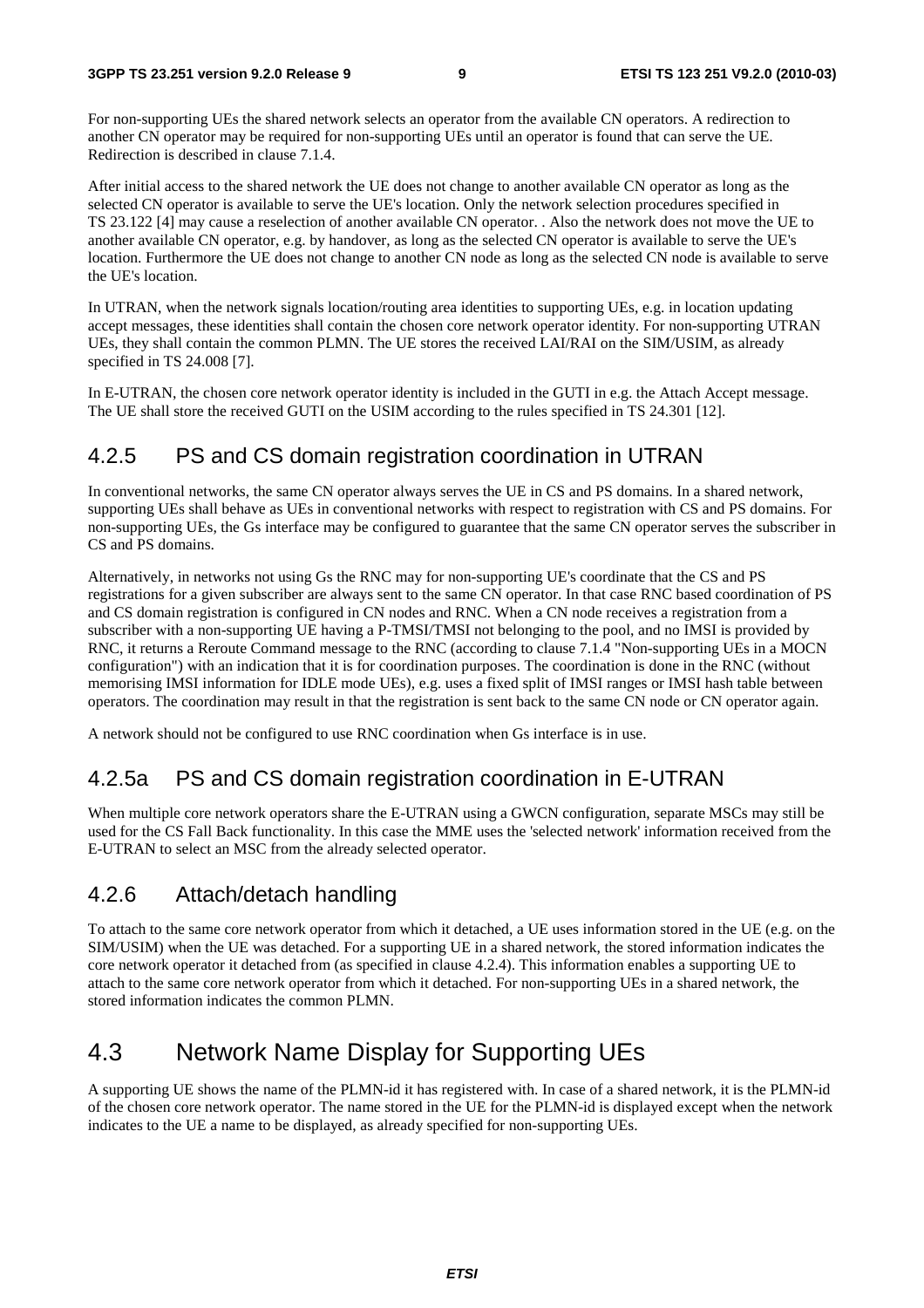# 4.4 HPLMN Support

The use of a shared VLR/SGSN/MME shall not result in service restrictions, e.g. roaming restrictions. Since a HSS derives whether the subscriber roams in H- or V-PLMN from the VLR/SGSN/MME identifier, a shared VLR/SGSN/MME in a GWCN shall be allocated a separate identifier from each operator sharing that CN node, i.e. a shared VLR/SGSN/MME has multiple identifiers. The VLR/SGSN/MME identifier of a user's serving CN operator is used in signalling with the HSS.

5 Functional description

The new behaviours of network nodes needed in order to describe network sharing are described.

### 5.1 UE functions

A supporting UE selects the core network operator and provides the PLMN-id of this operator to the network for routing purposes.

### 5.2 RNC functions

Network sharing information, i.e. available core network operators in the shared network, shall be transmitted in broadcast system information. If system information is transmitted to a supporting UE in dedicated signalling, the RNC shall indicate the PLMN-id of the core network operator towards which the UE already has a signalling connection (if a PLMN-id is included in the signalling). If the UE is non-supporting, the RNC shall indicate the common PLMN (if a PLMN-id identity is included in the signalling)

The RNC shall indicate the selected core network operator to the CN for supporting UEs when transferring initial layer 3 signalling. The selected CN operator is (i) indicated by the UE in RRC signalling or (ii) known implicitly from an already existing signalling connection. For non-supporting UEs, the RNC shall not indicate any selected core network operator to the CN.

In case of relocation to a GWCN or a MOCN in UTRAN or E-UTRAN:

- the source RNC determines a core network operator to be used in the target network based on available shared networks access control information, current PLMN in use, or similar information present in the node, the source RNC shall at relocation indicate that selected core network operator to the source core network node as part of the TAI/RAI sent in the Relocation required message. The selected target core network operator should be the same as the one in use. This is accomplished by not changing the serving PLMN if the PLMN in use is supported in the target cell. If the PLMN in use is not supported in the target cell the RNC selects the target PLMN based on either (i) pre-configured information in the RNC, or (ii) the SNA (Shared Network Area) Access Information IE (see TS 25.413 [13]) provided by the SGSN.

### 5.2a eNodeB functions

Network sharing information, i.e. available core network operators in the shared network, shall be transmitted in broadcast system information.

The eNodeB shall indicate the selected core network operator when transferring initial layer 3 signalling. The eNodeB uses the selected core network information (provided by the UE at RRC establishment, or, provided by the MME/source eNodeB at S1/X2 handover) to select target cells for future handovers appropriately.

In case of handover to a GWCN or a MOCN:

the source eNodeB determines a core network operator to be used in the target network based on current PLMN in use, or other information present in the eNodeB, the source eNodeB shall at handover indicate that selected core network operator to the MME as part of the TAI/RAI sent in the HO required message. The selected target core network operator should be the same as the one in use. This is accomplished by not changing the serving PLMN if the PLMN in use is supported in the target cell. If the PLMN in use is not supported in the target cell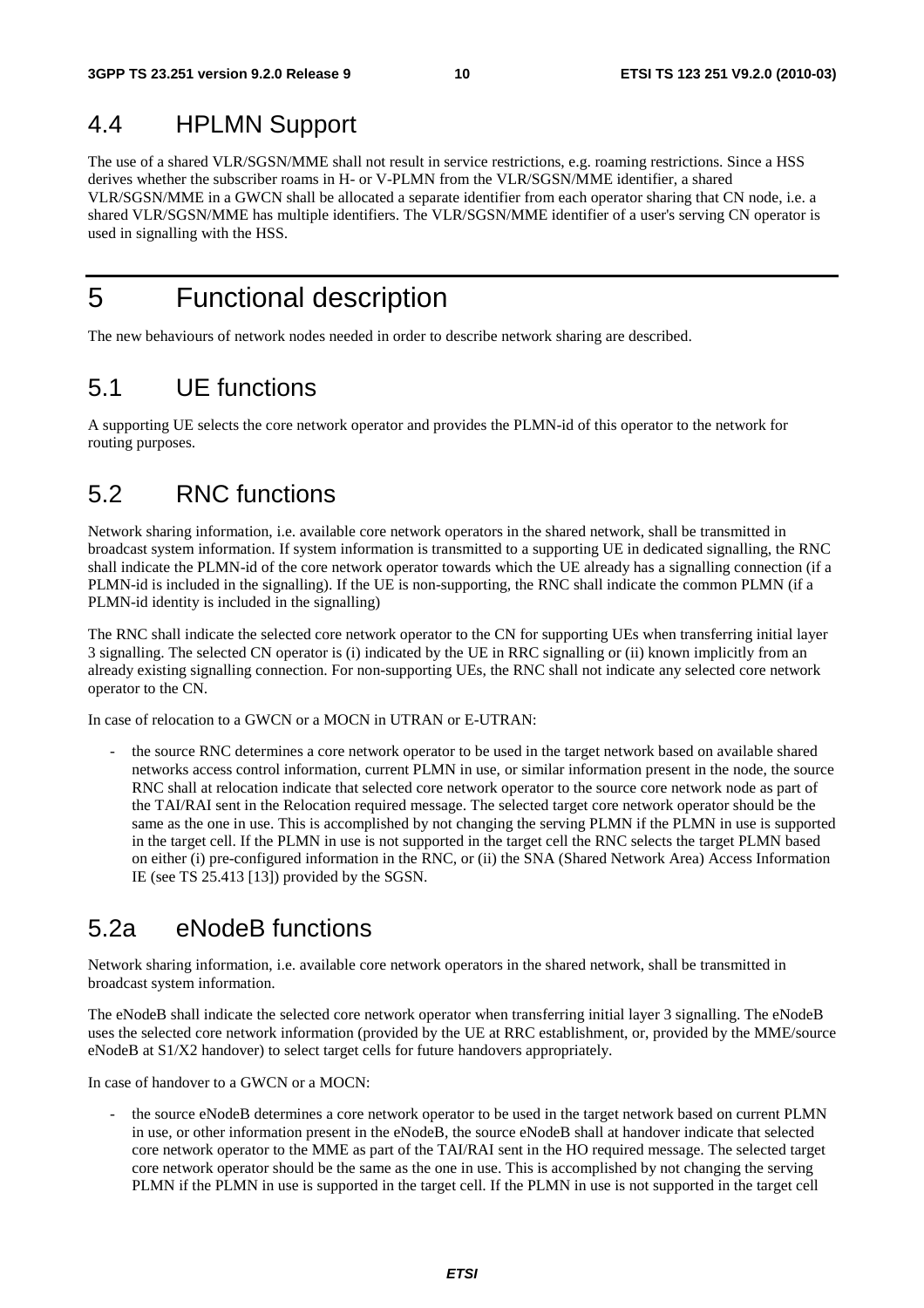the eNB selects the target PLMN based on either (i) pre-configured information in the eNB, or (ii) the Equivalent PLMNs list (see TS 36.413[14]) provided by the MME.

the target eNodeB uses the selected core network information to select target cells for future handovers appropriately.

### 5.2b BSC functions

For Inter-RAT handover to a GWCN or a MOCN from GERAN:

the source BSC determines a core network operator to be used in the target network based on current PLMN in use, or other information present in the BSC, the source BSC shall at handover indicate that selected core network operator to the source core network node as part of the TAI/RAI sent in the PS handover required message. The selected target core network operator should be the same as the one in use. This is accomplished by not changing the serving PLMN if the PLMN in use is supported in the target cell. If the PLMN in use is not supported in the target cell the BSC selects the target PLMN based on pre-configured information in the BSC.

### 5.3 MSC functions

When a UE accesses an MSC the first time, i.e. when there is no VLR entry for this UE, the MSC verifies whether the UE belongs to one of the operators sharing the MSC or their roaming partners. For that purposes the MSC derives the IMSI from another MSC/VLR or from the UE. The MSC determines a serving CN operator unless the old MSC/VLR or the UE have indicated a core network operator. The MSC/VLR shall also store the identity of the serving core network operator.

In case of a MOCN configuration, an MSC may not able to provide service to the UE. The UE may then have to be redirected to a MSC of another core network operator. The MSC/VLR that finally serves the UE assigns a NRI to the UE. This will allow the RAN to route any subsequent UE accesses the to the serving MSC/VLR.

For supporting UEs, i.e. when a selected core network operator has been indicated to the MSC by the RNC, the MSC indicates the selected core network operator PLMN-id in the LAI signalled to the UE in dedicated signalling.

For sharing scenarios with both E-UTRAN and GERAN/UTRAN access, where the network also applies idle-mode signalling reduction (see TS 23.401 [9]), the contents of the SNA Access Information IE (see TS 25.413 [13]) provided by the MSC to the RNC for a specific UE guides the target PLMN selection if the UE's registered PLMN is not available in the target cell. The SNA Access Information IE should be configured such that for any target cell there is only one PLMN-ID that can be selected for the cell.

Also, for the above scenario, in the routing areas and tracking areas between which ISR may be activated the "equivalent PLMNs" list provided by the SGSN, MSC and MME to a UE (see TS 23.008 [7]) should result in a single consistent "equivalent PLMNs" list stored by the UE. The single "equivalent PLMNs" list applies to all the UE's registered routing areas, location areas and tracking areas.

In case of relocation to a GWCN or a MOCN:

- There is no functionality in the source MSC to select a target core network operator or to modify the target core network operator selected by the RNC.
- If the source MSC has the capability to indicate the core network operator selected by the source RNC to the target MSC, the source MSC shall forward the selected core network operator chosen by the source RNC to the target MSC, which relays this information unchanged to the target RNC so that the appropriate PLMN-id can be signalled to the UE in dedicated system information signalling, as described in clause 5.2.

### 5.4 SGSN functions

When a UE accesses an SGSN the first time, i.e. when the UE is not yet known by the SGSN, the SGSN verifies whether the UE belongs to one of the operators sharing the SGSN or their roaming partners. For that purpose the SGSN retrieves the IMSI from another SGSN/MME or from the UE. The SGSN determines a serving core network operator unless the old SGSN or the UE have indicated a core network operator. The SGSN shall store the identity of the serving core network operator.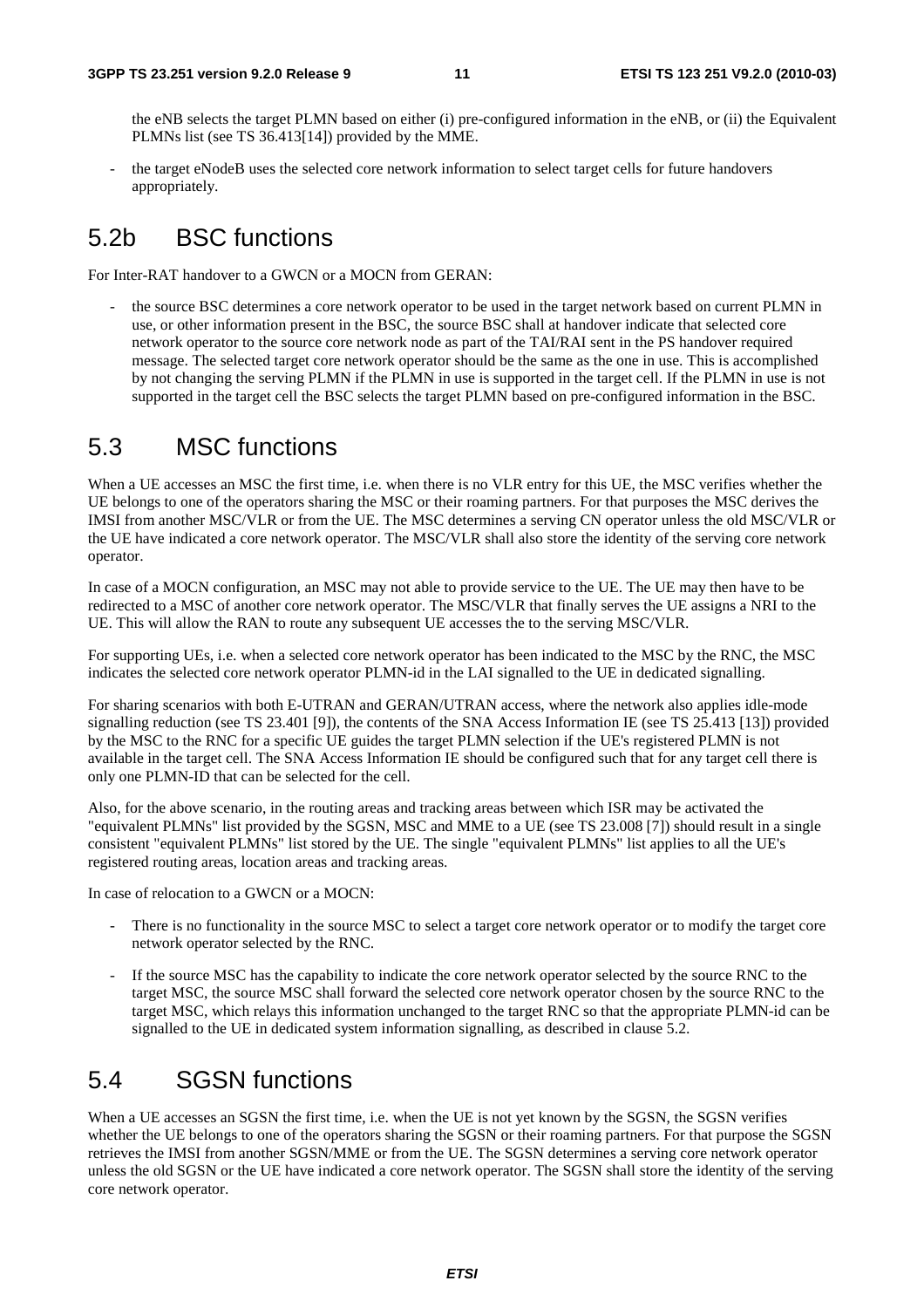In case of a MOCN configuration, a SGSN may not able to provide service to the UE. The UE may then have to be redirected to a SGSN of another core network operator. The SGSN that finally serves the UE assigns a NRI to the UE. This will allow the RAN to route any subsequent UE accesses to the serving SGSN.

For supporting UEs, i.e. when a selected core network operator has been indicated to the SGSN by the RNC/BSC, the SGSN indicates the selected core network operator PLMN-id in the LAI/RAI signalled to the UE in dedicated signalling.

For sharing scenarios with both E-UTRAN and GERAN/UTRAN access, where the network also applies idle-mode signalling reduction (see TS 23.401 [9]), the contents of the SNA Access Information IE (see TS 25.413 [13]) provided by the SGSN to the RNC for a specific UE guides the target PLMN selection if the UE's registered PLMN is not available in the target cell. The SNA Access Information IE should be configured such that for any target cell there is only one PLMN-ID that can be selected for the cell.

Also, for the above scenario, in the routing areas and tracking areas between which ISR may be activated the "equivalent PLMNs" list provided by the SGSN, MSC and MME to a UE (see TS 23.008 [7]) should result in a single consistent "equivalent PLMNs" list stored by the UE. The single "equivalent PLMNs" list applies to all the UE's registered routing areas, location areas and tracking areas.

At relocation/handover to a GWCN or a MOCN:

- There is no functionality in the source SGSN to select a target core network operator or to modify the target core network operator selected by the RNC/BSC. Instead, the source SGSN uses the selected PLMN received from the RNC/BSC to determine the target core network operator. The source SGSN shall forward the selected core network operator chosen by the source RNC/BSC to the target SGSN/MME.
- The target SGSN indicates the selected core network operator chosen by the source RNC/BSC/eNodeB to the target RNC so that the appropriate PLMN-id can be signalled to the UE in dedicated system information signalling, as described in clause 5.2.

### 5.5 MME functions

When a UE accesses an MME for the first time, i.e. when the UE is not yet known by the MME, the MME verifies whether the UE is permitted to access the selected PLMN. For that purpose the MME retrieves the IMSI from another MME/SGSN or from the UE. The MME shall store the identity of the selected core network operator.

The MME indicates the selected core network operator PLMN-id to the UE in the GUTI.

For sharing scenarios with both E-UTRAN and GERAN/UTRAN access, where the network also applies idle-mode signalling reduction (see TS 23.401 [9]), the PLMN IDs included in the equivalent PLMN list (as defined in TS 24.008[7]) provided by the MME to the eNB guides the target PLMN selection if the UE's registered PLMN is not available in the target cell. The equivalent PLMN list should be configured such that for any target cell there is only one PLMN-ID that can be selected for the cell.

Also, for the above scenario, in the routing areas and tracking areas between which ISR may be activated the "equivalent PLMNs" list provided by the SGSN, MSC and MME to a UE (see TS 23.008 [7]) should result in a single consistent "equivalent PLMNs" list stored by the UE. The single "equivalent PLMNs" list applies to all the UE's registered routing areas, location areas and tracking areas.

At handover/relocation to a GWCN or a MOCN:

- The source MME uses the TAI/RAI information supplied by the eNodeB to select the target MME/SGSN. There is no additional functionality in the source MME to select a target core network operator or to modify the target core network operator selected by the eNodeB. Instead, the source MME uses the selected PLMN received from the eNodeB to determine the target core network operator. The source MME shall forward the selected target core network operator chosen by the source eNodeB to the target MME/SGSN.
- The target MME indicates the selected target core network operator chosen by the source eNodeB/RNC/BSC to the target eNodeB so that the eNodeB can select target cells for future handovers appropriately. Subsequent Tracking Area Update signalling is used to update the UE about any change of core network operator.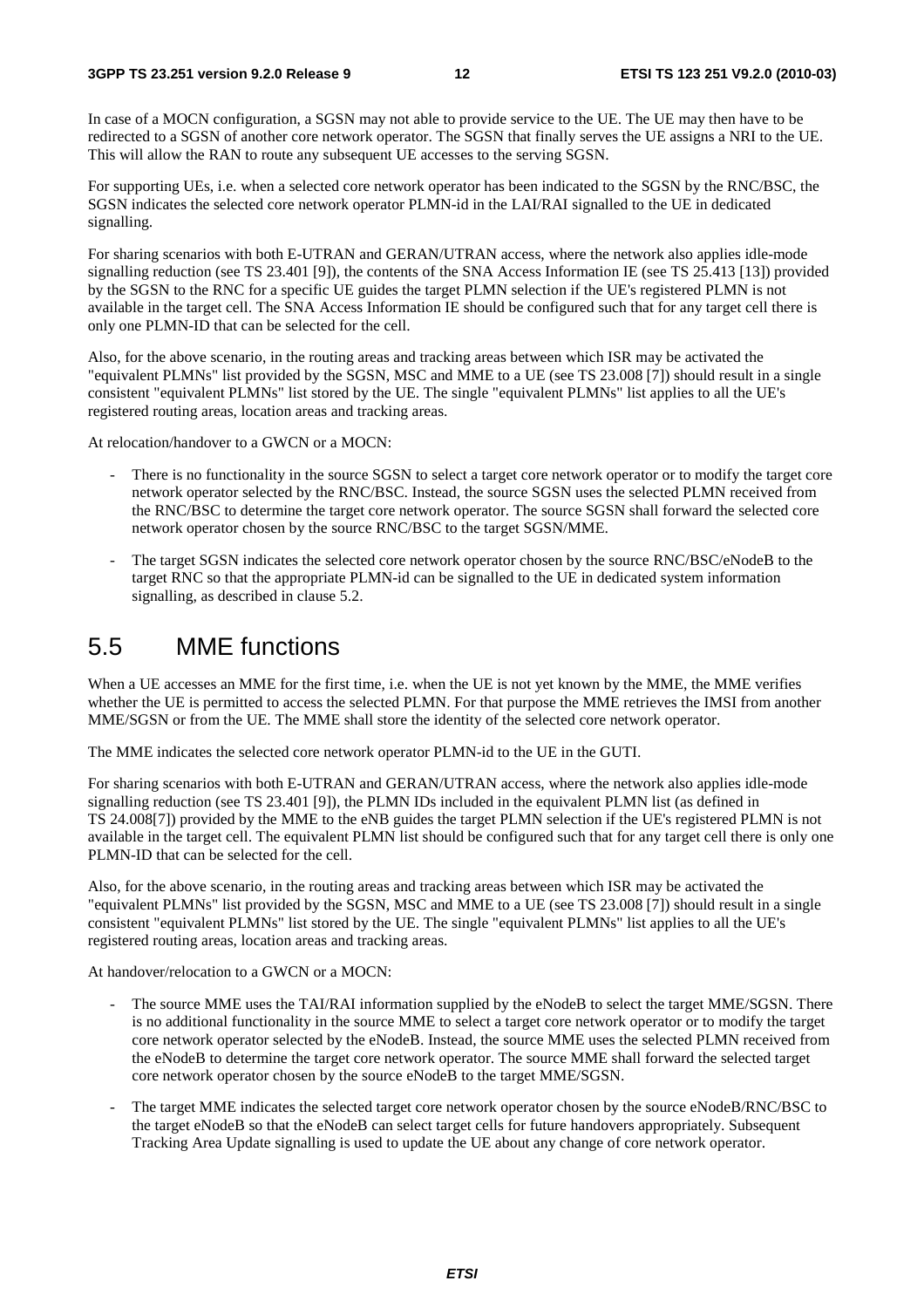# 6 Charging and accounting aspects

To support inter-operator accounting in a shared network, it shall be possible to distinguish the share of usage of the shared core network node(s) between the sharing partners. The identity of the core network operator is included in the CDR types as specified in TS 32.250 [5] (CS) and TS 32.251 [6] (GPRS)/EPS.

# 7 Example signalling flows

#### 7.1 Network selection

Signalling flows for manual and automatic network selection in a shared network architecture for successful and unsuccessful registration attempts are presented.

#### 7.1.2 Non-supporting UEs in a GWCN configuration

This example shows network selection for a non-supporting UE towards the PS domain in a shared UTRAN network.



#### **Figure 3: Network selection for a non-supporting UE in a shared UTRAN network**

- 1. The UE reads the broadcast system information in the shared RAN.
- 2. A non-supporting UE cannot decode the shared network information in the broadcast system information. The common PLMN is the only candidate to be considered together with other PLMNs for network selection.
- 3. The UE performs network selection among available PLMNs.
- 4. The UE sends an ATTACH REQUEST message to the network.
- 5. The shared SGSN determines whether the UE is allowed to attach.
- 6. The shared SGSN sends the appropriate ACCEPT/REJECT message back to the UE.

#### 7.1.3 Supporting UEs in a GWCN configuration

This example shows network selection for a supporting UE towards the PS domain in a shared UTRAN network.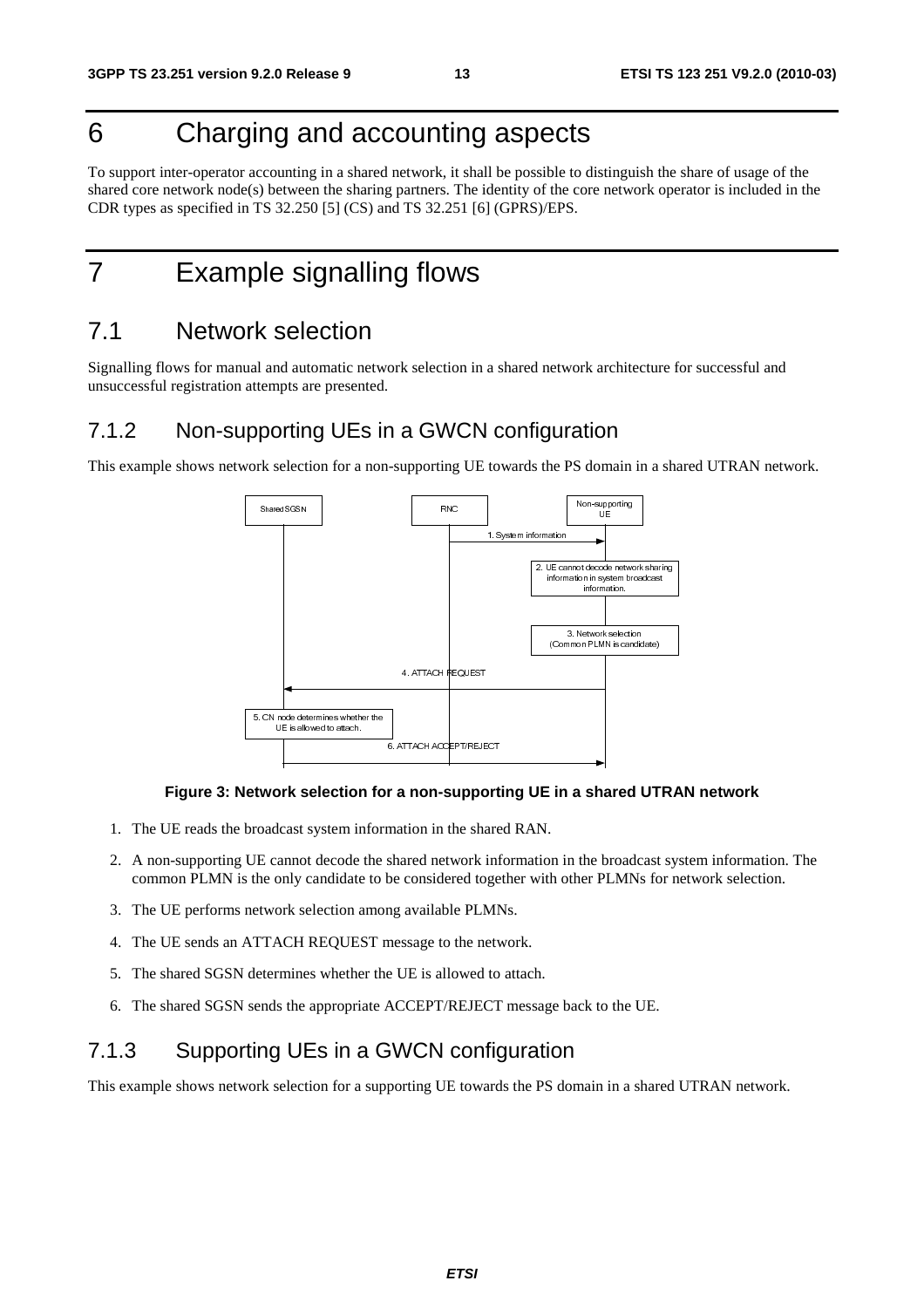

#### **Figure 4: Network selection for a supporting UE in a shared UTRAN network**

- 1. The UE reads the broadcast system information in the shared RAN.
- 2. A supporting UE decodes the shared network information and supplies the available core network operator PLMN-ids as candidates to the PLMN selection procedure. Only PLMNs in the Multiple PLMN ID List are candidates for network selection.
- 3. The UE performs network selection among available PLMNs.
- 4. The UE sends an ATTACH REQUEST message to the network indicating the chosen core network operator.
- 5. The shared SGSN determines whether the UE is allowed to attach.
- 6. The shared SGSN sends the appropriate ACCEPT/REJECT message back to the UE.

#### 7.1.4 Non-supporting UEs in a MOCN configuration

An example of an information flow for redirection in UTRAN is shown below.

In this example an attach request from a non-supporting UE is directed to three different CN operators. The first rejects since it has no roaming agreement with the subscribers Home PLMN. The second rejects because of a roaming restriction found in HLR. The third CN operator accepts and completes the attach request. The different "MSC/SGSNs" in the example below shall be seen as different CN operators. One specific CN operator may also have several pooled MSCs/SGSNs connected to the RNC if Iu-flex is used.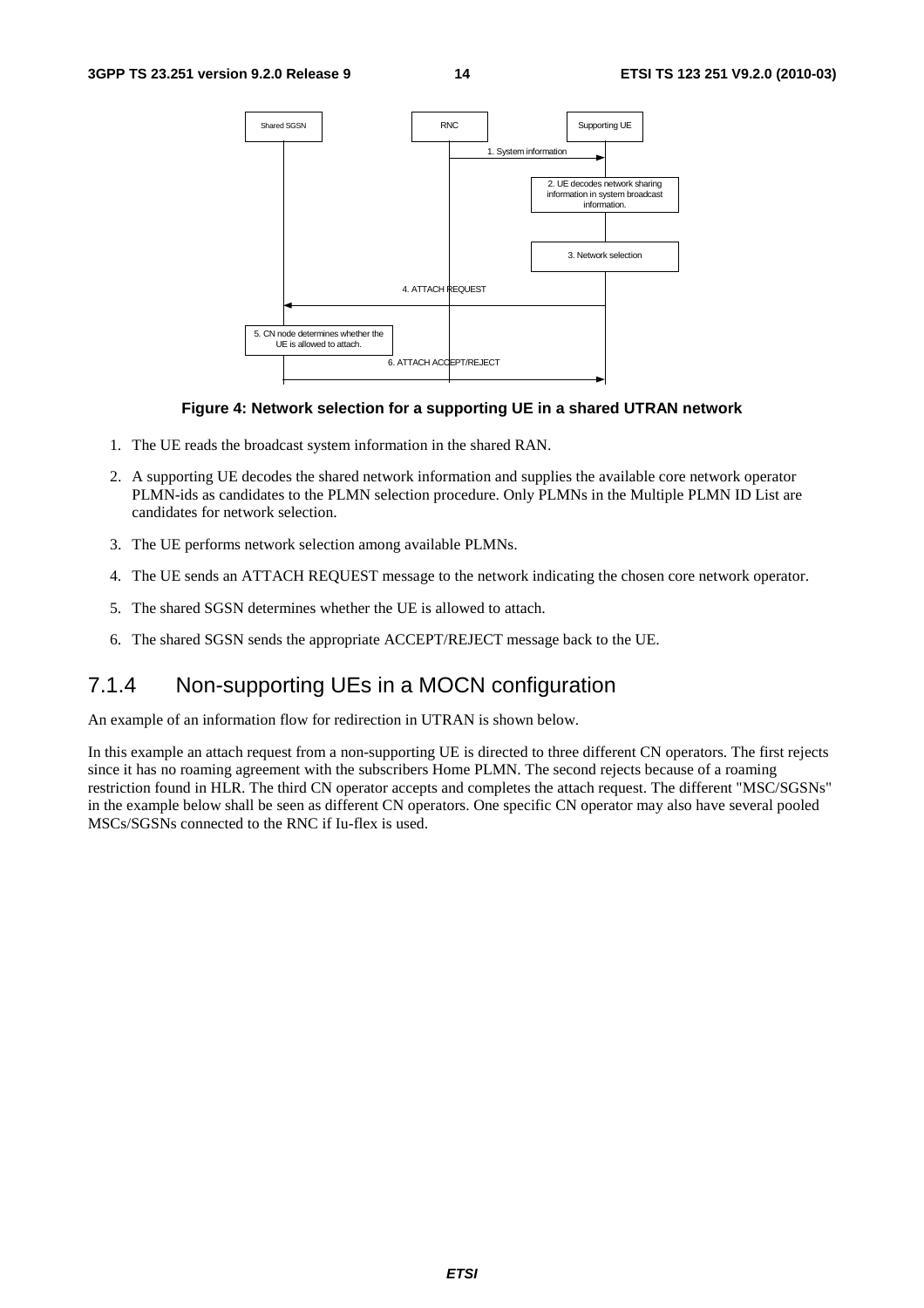

#### **Figure 5: Information flow for redirection in UTRAN**

- 1) The RRC connection is established.
- 2) RNC receives an Initial Direct Transfer from an UE. The RNC is configured to work in a Shared RAN MOCN, and therefore it forwards the NAS message in an Initial UE with an additional *redirect attempt flag* set. The flag indicates that the MSC/SGSN shall respond to the attach request with a *Reroute Command* or *Reroute Complete* message. Selection of CN node is based on NRI (valid or invalid) if present in IDNNS or by random selection. A *redirect attempt flag* could also simply be the fact that the Initial UE message does not include any selected PLMN-ID (later RAN3 decision), which a supporting UE would include. Redirect is never done for supporting UEs.
- 3) The MSC/SGSN receives the Initial UE with the *redirect attempt flag* set. It then knows it shall answer with a *Reroute Command* or *Reroute Complete* message. Those new messages might also be extensions to the Direct Transfer message (later RAN3 decision).
- 4) The MSC/SGSN needs the IMSI of the UE. It is retrieved either from old MSC / old SGSN or from the UE as in this example. By comparing the IMSI with the roaming agreements of the CN operator, the MSC/SGSN discovers that roaming is not allowed or that roaming is allowed but CS/PS coordination required. Attach procedure is aborted.
- 5) A message is sent back to the RNC with two NAS messages, the attach reject message and the original attach request message received from the UE (alternatively the original NAS message may be stored in the RNC). The IMSI is also included in the message, plus a reject cause code to the RNC. The message should be a new RANAP message, *Reroute Command.* It might also be an extended Direct Transfer message (later RAN3 decision).

The signalling connection between RNC and MSC/SGSN A is released. The RNC selects a MSC/SGSN in the next step. The already tried MSC/SGSNs is stored in the RNC during the redirect procedure so that the same node is not selected twice.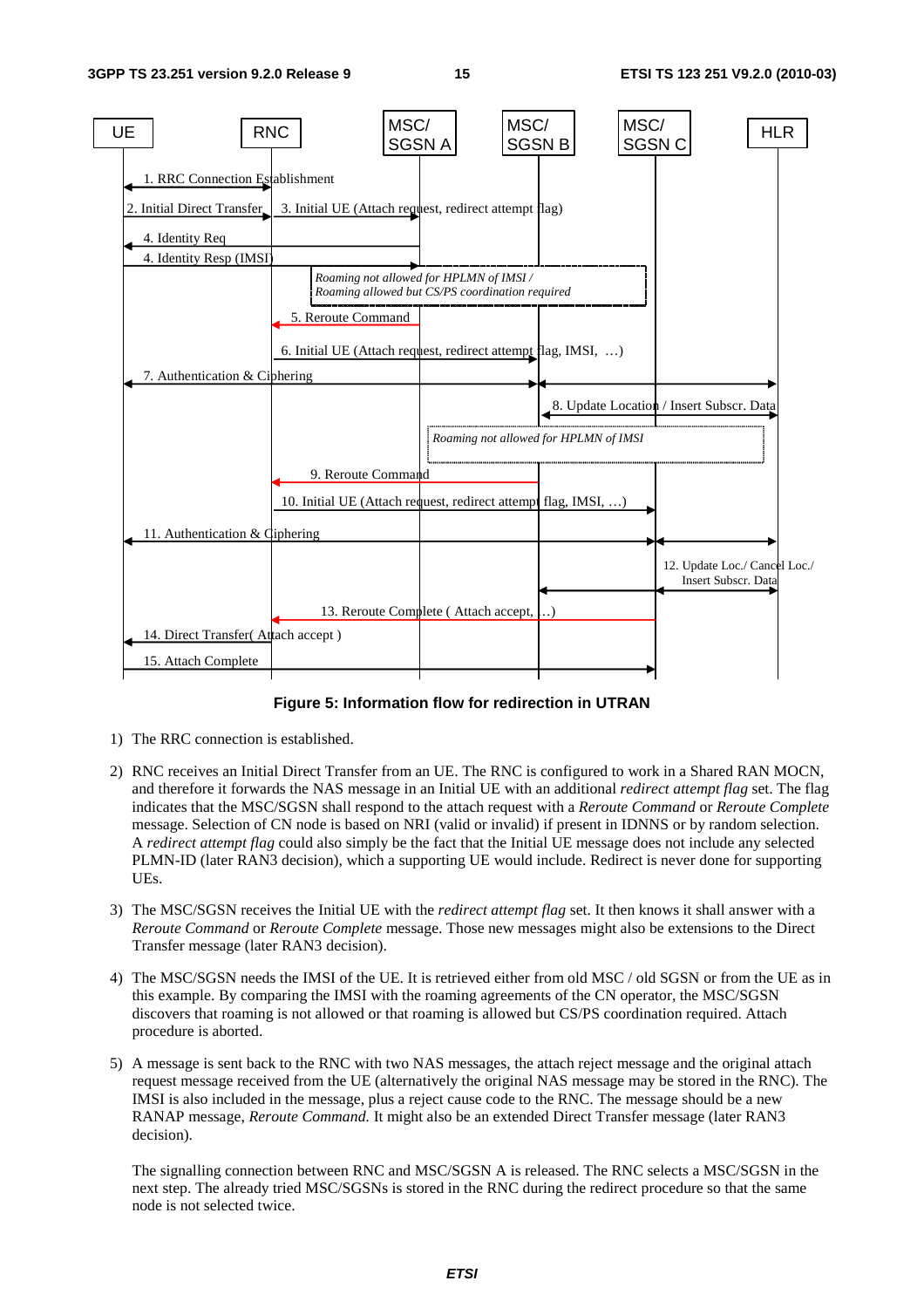- 6) The RNC sends a new Initial UE to the next selected MSC/SGSN with the original NAS attach request message (in case of CS/PS coordination the Initial UE may also be sent back to the first MSC/SGSN depending on the outcome of the coordination). Redirect attempt flag is set and IMSI shall also be included to avoid a second IMSI retrieval from UE or old MSC/SGSN and to indicate that PS/CS domain coordination has been done in RNC (if enabled in RNC). The MSC/SGSN receiving the message starts its attach procedure.
- 7) MSC/SGSN B does in general support roaming for the HPLMN of the IMSI and hence authentication is done and RAN ciphering is established.
- 8) MSC/SGSN B updates the HLR and receives subscriber data from HLR.
- 9) The subscription data do not allow roaming (e.g. regional or 3G). MSC/SGSN B sends a Reroute Command message including the attach reject message, a reject cause code, the original attach request message (alternatively stored in the RNC), and the N(SD) (for MSC only). IMSI is included in Reroute Command message only if it was not included in the Initial UE received by the MSC/SGSN.

The signalling connection between the RNC and the MSC/SGSN B is released. The RNC then selects a new MSC/SGSN as in step 5.

- 10) The MSC/SGSN C receives an Initial UE (with the original NAS attach request message) with the redirect attempt flag is set, an IMSI, and N(SD) (if MSC). The MSC/SGSN C starts the attach procedure and uses provided information (IMSI and N(SD)).
- 11) MSC/SGSN C does in general support roaming for the HPLMN of the IMSI and hence authentication is done and RAN ciphering is established.
- 12) MSC/SGSN C updates the HLR and receives subscriber data from HLR. Subscriber data allows roaming, and the MSC/SGSN C completes the attach procedure. This includes the assignment of a new TMSI/P-TMSI with an NRI that can be used by RNC to route subsequent signalling between UE and correct MSC/SGSN (Iu-flex functionality). The Update Location sent to HLR also triggers a Cancel Location sent to the MSC/SGSN B.
- 13) A *Reroute Complete* message with the NAS Attach accept message is sent to RNC. By usage of a specific Reroute Complete message, the RNC knows that the redirect is finished and can both forward the NAS message to the UE and clean up any stored redirect data (it is a later RAN3 decision if an extension to the Direct Transfer message shall be used instead of a new message).
- 14) The Attach Accept is forwarded to the UE. The UE stores the TMSI/P-TMSI with the Iu-flex NRI to be used for future signalling, even after power off. This is existing functionality.
- 15) UE responds with an Attach Complete message.

If the RNC finds no more MSC/SGSN to redirect to after receiving a Reroute Command message, e.g. step 5 or step 9, it compares the cause code with cause codes from other Reroute Command messages it has earlier received for this UE. A cause code ranking is done and the "softest" cause code is chosen and the corresponding saved NAS attach reject message is returned to the UE.

Each CN node that receives an Initial UE, shall run its own authentication procedure. This may in some rare situations cause the UE to be authenticated more than once, however the trust-model used is that one CN operator shall not trust an authentication done by another CN operator. This will of course not be an optimal usage of radio resources, but given the rare occurrence of this, the increased signalling should not be of any significance.

During the redirect procedure the RNC keeps a timer, which corresponds to the UE timer of releasing the RR connection (20 seconds). If the RNC when receiving a Reroute Command message finds that there is not sufficient time for another redirect, further redirect attempts are stopped (for this attach request message). The UE will repeat its attach request four times (each time waiting 15 seconds before it re-establishes the RR connection for another try).

#### 7.1.5 Supporting UEs in a MOCN configuration

Supporting UEs can make use of the additional information in the broadcast system information. The UTRAN signalling flow is shown in the figure below.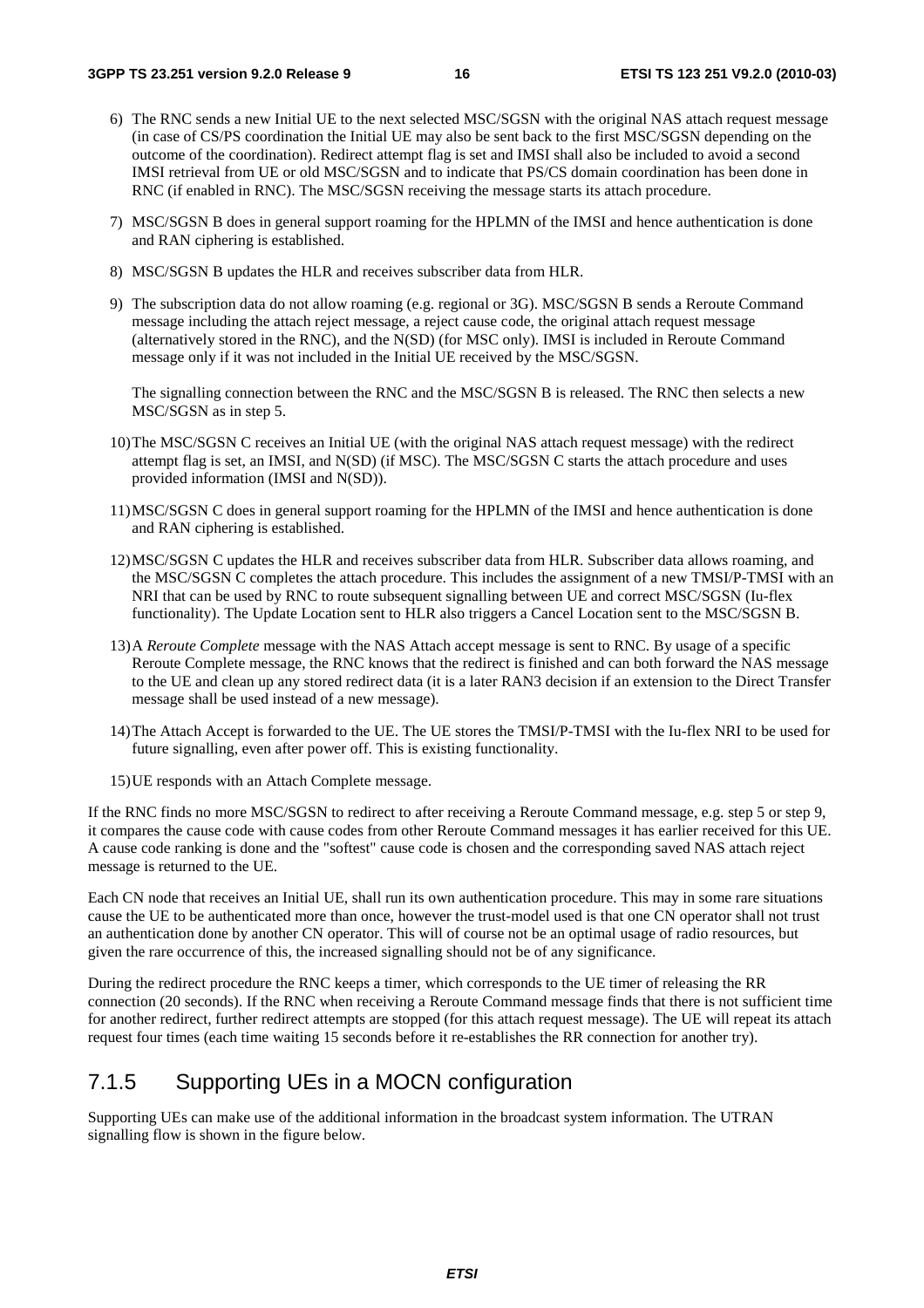

#### **Figure 6: Network selection by a supporting UE in a UTRAN MOCN**

- 1. The UE reads the broadcast system information in the shared RAN.
- 2. A supporting UE decodes the shared network information and supplies the available core network operator PLMN-ids as candidates to the PLMN selection procedure. Only PLMNs in the Multiple PLMN ID List are candidates for network selection.
- 3. The UE performs network selection among available PLMNs.
- 4. The UE sends an ATTACH REQUEST message to the network. It also indicates to the RNC the chosen core network operator. The RNC uses the routing information to determine which core network operator the message should be routed to and the ATTACH REQUEST message is sent to the core network operator chosen by the UE.
- 5. The core network determines whether the UE is allowed to attach to the network.
- 6. The shared core network node sends the appropriate ACCEPT/REJECT message back to the UE. In case of an ATTACH ACCEPT message, the core network assigns the UE an appropriate TMSI/P-TMSI so that this identity can be used for any further rerouting of messages by the RNC.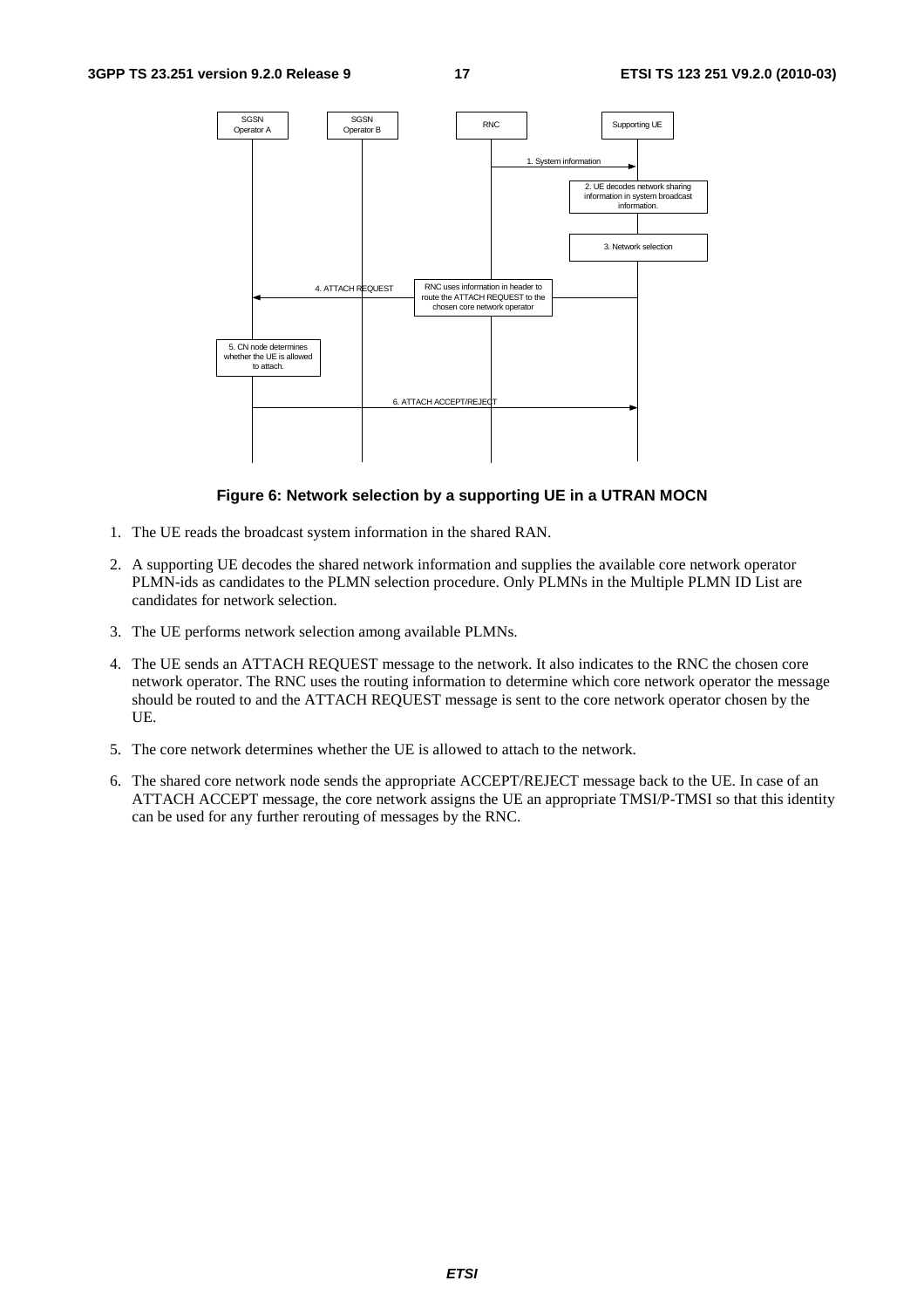# Annex A (informative): Network Resource Indicator (NRI) allocation examples

This annex contains examples for NRI co-ordination in shared networks.

# A.1 NRI in shared UTRAN networks

The Network Resource Identifier (NRI) is specified in Rel-5 for Intra Domain Connection of RAN Nodes to Multiple CN nodes (see TS 23.236 [8]). NRI is part of the temporary identity TMSI (CS domain) or P-TMSI (PS domain), which is assigned by the serving CN node to the MS.

Within the shared network NRIs has to be coordinated between the operators at least due to following reasons:

- to avoid redirection when the non-supporting UE performs LA/RA update.
- to guarantee that correct UE answers to paging (TMSI/P-TMSI shall be unique within shared network).
- to guarantee that a non-supporting UE in visited PLMN will not change network due LA/RA update or Detach/Attach function.

NRI coordination is also required between the shared network and the dedicated networks of the sharing partners:

- to guarantee that non-supporting UE in visited PLMN remain registered in the same operators network when the UE moves from dedicated network to a shared network.
- to avoid redirection when the non-supporting UE in home PLMN performs LA/RA update from dedicated network to a shared network.

In figure A.1 below operators A, B and C have both shared and dedicated networks, operator D has only dedicated network and operator E only shared network.



**Figure A.1: Shared and Dedicated network example** 

In the above, one or more of the operators in the shared network may deploy Iu-Flex between that shared radio access network and their core networks. Additionally, operators may deploy Iu-Flex within their dedicated core networks. For non-supporting UEs, NRI coordination is needed not only within the shared network, but also between the shared network and the dedicated networks.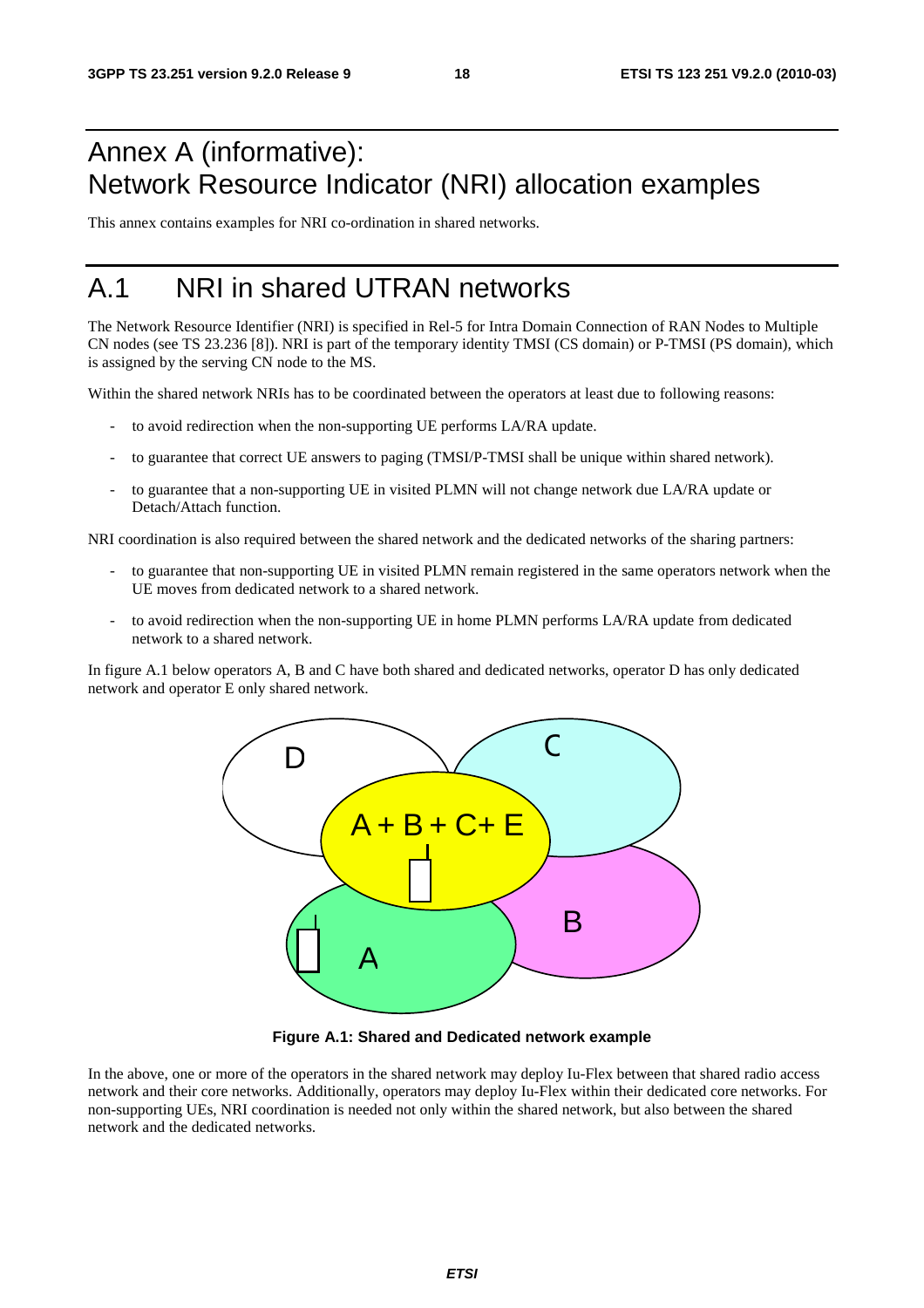# A.2 Alternatives for NRI split in UTRAN

Sharing operators need to coordinate the used NRI, following alternatives are considered:

- 1) even split of NRI space, 1…3 most significant bits of NRI is used to identify the CN operator.
- 2) individual NRI values used to identify the CN operator.

#### **Alternative 1; even split of NRI space**

| -     | 30 | $\Omega$<br>د ڪ | $\sim$<br>-48                 | $\sim$ | $\Delta$<br>$\angle 0$ | $\Delta \epsilon$<br>- | $\sim$ | $\sim$<br>--          | $\sim$<br>∠∠ | $^{\sim}$ | 20 | 19                                      | 1 O<br>-10 | $\sim$ | 16 |  | $\overline{ }$ | . . | 10 |  |  |  |  |  |
|-------|----|-----------------|-------------------------------|--------|------------------------|------------------------|--------|-----------------------|--------------|-----------|----|-----------------------------------------|------------|--------|----|--|----------------|-----|----|--|--|--|--|--|
| CS/PS |    |                 | 'VLR-<br>restart <sup>®</sup> |        |                        |                        |        | <b>CN</b><br>operator |              | CΝ        |    | Non shared NRI for<br>operator internal |            |        |    |  |                |     |    |  |  |  |  |  |
|       |    |                 |                               |        |                        |                        |        | ID                    |              | ັບເ       |    | use.                                    |            |        |    |  |                |     |    |  |  |  |  |  |

A calculation for the possible number of subscribers in this scenario is:

- With max 4 sharing CN operators, two most significant bits of NRI is required to identify the CN operator.
- 3 bits are used for the restart counter.
- 5 bits of NRI allows 32 independent NRI values for each CN operator.
- This leaves 20 bits for every MSC that is 1 M non-purged TMSI.

The following aspects need to be considered for this solution:

- If more bits are needed for the restart counter or CN operator ID, each additional bit reduces the available TMSI space half.
- The basic configuration allows 32 M TMSI values for each CN operator, a lot of TMSI values are wasted if some sharing partners have substantially less subscribers than others.
- It may not be feasible in large networks that use Iu-Flex for load balancing (see Annex A, network configuration examples in TS 23.236 [8]).
- The number of NRI bits used for CN operator ID may need to be fixed in the initial planning. Otherwise configuration of all existing nodes must be changed when new partners join the shared network.

#### **Alternative 2; individual NRI values used to identify the CN operator**

This could be considered in the case where a network is shared between one big and many small CN operators.

| 30<br>- - | $\sim$ |                         | -       | 26 | -- | $\sim$ | -- | -                                        | -- | ZU. | 10 |  | -10 | <br>- 12 | $\sim$<br>$\frac{1}{2}$ |  | $\cdots$ |  |  |  |  |  |
|-----------|--------|-------------------------|---------|----|----|--------|----|------------------------------------------|----|-----|----|--|-----|----------|-------------------------|--|----------|--|--|--|--|--|
| CS/PS     |        | 17.77.72<br><br>. K - 1 | ™estarı |    |    |        |    | $\sim$ $\sim$<br>NR I<br>shared<br>space |    |     |    |  |     |          |                         |  |          |  |  |  |  |  |

- The biggest CN operator who needs more pool areas and TMSI space takes NRI values 32…63, [1xxxxx], this means 32M TMSI values when 4 bit is used for restart counter.
- Rest of shared NRI space is allocated to other CN operators in blocks of 4M TMSI values like NRI = 28 31  $[0111xx]$ , 24 - 27  $[0110xx]$  ...  $0-3$   $[000xx]$ . Initially gaps can be left between allocated NRI range that can be used for expansion.

Following aspects need to be considered for this solution:

- If more bits are needed for the restart counter or NRI, each additional bit reduces the available TMSI space half.
- The initial planning of NRI length should take into account the pool area configurations of all sharing operators.

#### **TMSI per LA:**

Taking the example configurations mentioned above but changing the TMSI allocation per LA would result in an increase of the addressing space, then the same TMSI value can be used multiple times in the same VLR. More considerations with this TMSI per LA approach can be found in TS 23.236 [8].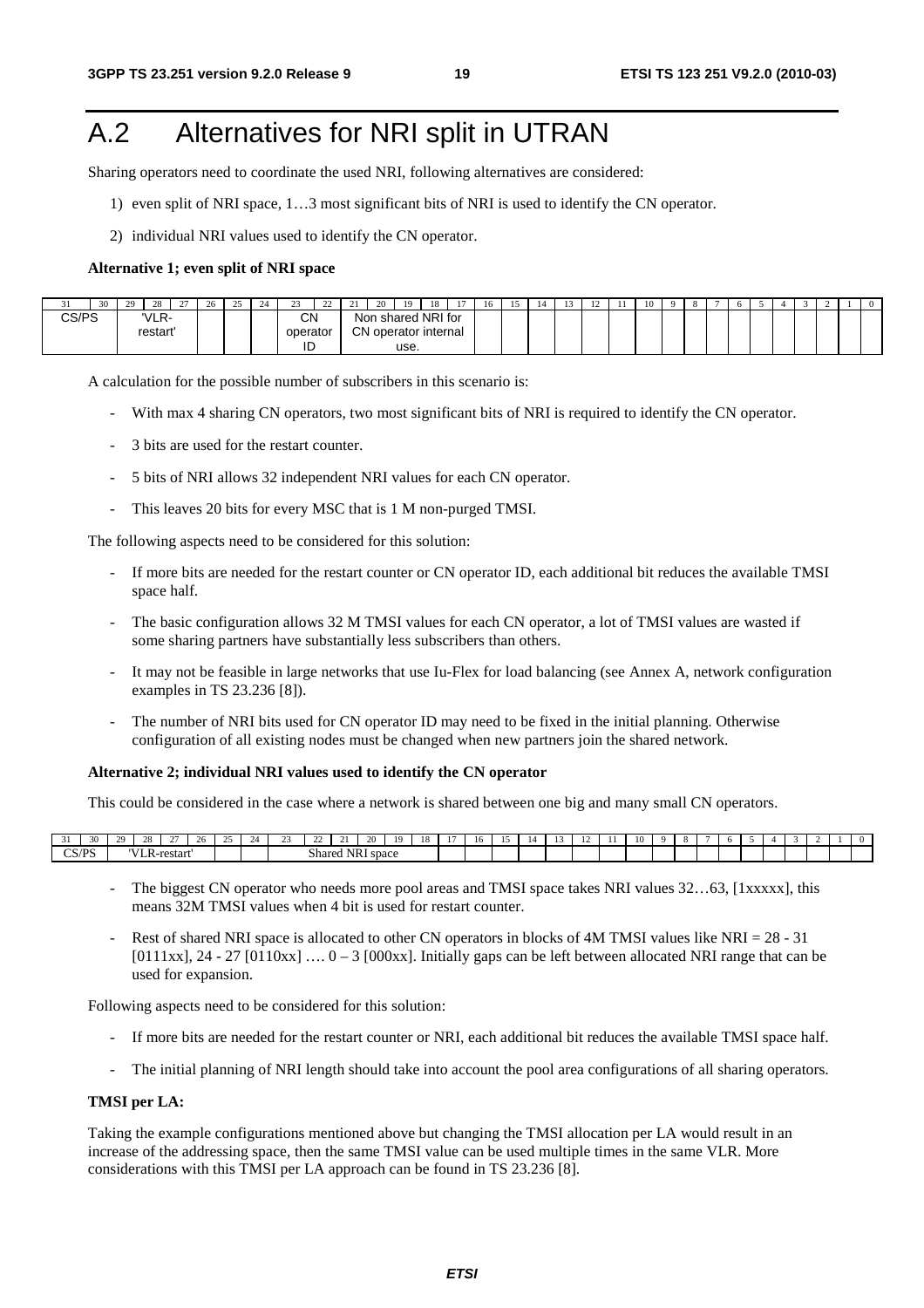# Annex B (informative): Change History

|             |              |                 |            |                |   | <b>Change history</b>                                                                  |       |       |  |
|-------------|--------------|-----------------|------------|----------------|---|----------------------------------------------------------------------------------------|-------|-------|--|
| <b>Date</b> | TSG#         | <b>TSG Doc.</b> | <b>ICR</b> | <b>Rev Cat</b> |   | <b>Subject/Comment</b><br><b>New</b><br><b>Old</b>                                     |       |       |  |
| 2007-06     |              |                 |            |                |   | Update to Rel-7 version (MCC)                                                          | 6.6.0 | 7.0.0 |  |
| 2008-12     | SP-42        | SP-080817       | 0015       | $\overline{2}$ | C | Update for the Evolved Packet System                                                   | 7.0.0 | 8.0.0 |  |
| 2009-03     | SP-43        | SP-090113       | 0016       | - 15           |   | Netshare cleanup                                                                       | 8.0.0 | 8.1.0 |  |
| 2009-09     | SP-45        | SP-090609       | 0017       |                | F | Remove ambiguity regarding the UE handling of the Common<br><b>PLMN ID</b>             | 8.1.0 | 9.0.0 |  |
| 2009-12     | SP-46        | SP-090795       | 0018       |                |   | UE selecting network in shared network                                                 | 9.0.0 | 9.1.0 |  |
| 2010-03     | SP-47        | SP-100130       | $0020$  4  |                | A | Network sharing deployment requirements to solve the Kasme   9.1.0<br>derivation issue |       | 9.2.0 |  |
| 2010-03     | <b>SP-47</b> | SP-100138       | $0022$  2  |                | А | Handover during the network sharing case                                               | 9.1.0 | 9.2.0 |  |